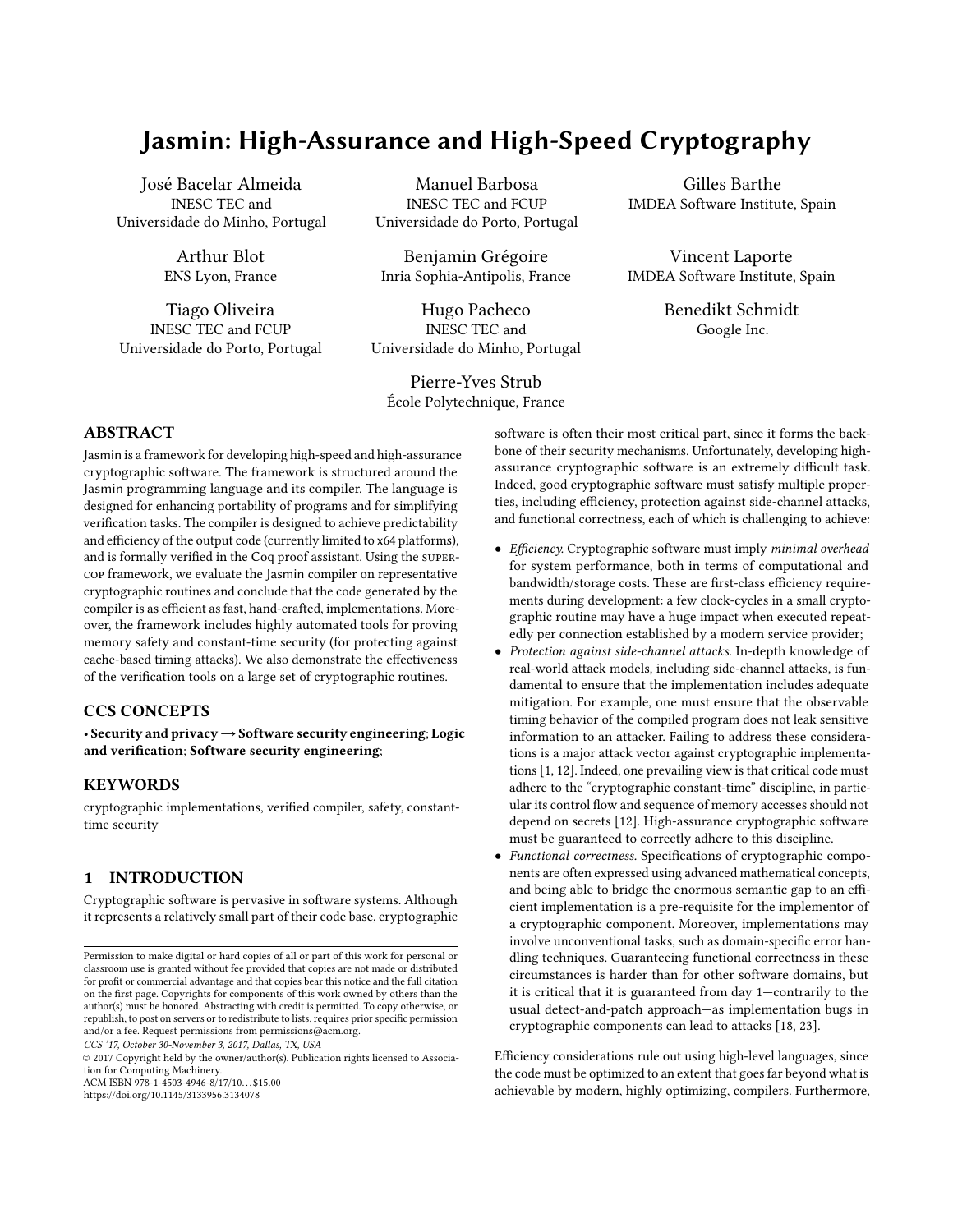<span id="page-1-0"></span>

Figure 1: Jasmin architecture.

there are concerns that highly optimizing compilers may introduce security flaws [\[21,](#page-13-4) [26\]](#page-13-5). As a consequence, the development of cryptographic software must be carried at assembly level, and is entrusted to a few select programmers. Moreover, these programmers rely on rudimentary tooling, that is often co-developed with the implementations themselves. For instance, security- and performancecritical parts of the OpenSSL library result from an ad hoc combination of pseudo-assembly programming and scripting, known as "perlasm". Another alternative is to use the qhasm language [\[11\]](#page-13-6), that simultaneously elides low-level details that are inessential for fine-grained performance tuning, and retains all performance- and security-critical aspects of assembly programming. qhasm achieves an excellent balance between programmability and efficiency, as evidenced by a long series of speed-record-breaking cryptographic implementations. Due to their nature, these approaches do not lend themselves to being supported by formal verification.

Functional correctness and side-channel security requirements for high-assurance cryptography impose going significantly beyond the current practices used for validating implementations, namely code inspection, code testing (and in particular, fuzzing), and even static analysis. Code inspection is time-consuming and requires a high-level of expertise. Testing is particularly effective for excluding errors which manifest themselves frequently, but performs poorly at detecting bugs which occur with very low probability. Static analysis is useful for detecting programming errors, but does not discover functionality bugs. A better alternative is to create machine-assisted verification frameworks that can be used for building rigorous proofs of functional correctness and sidechannel security. However, and as stated above, these frameworks are not easily applicable to assembly languages.

Our contribution. We propose a tool-assisted framework, called Jasmin, for high-speed and high-assurance cryptographic code. Jasmin is inspired by qhasm, but it specifically addresses the lack of independent validation that exists today and enables the creation of high-assurance high-speed and high-security software that can

be used as a drop-in replacement for unverified routines in existing cryptographic libraries. Specifically, the Jasmin framework goes significantly beyond current practices in cryptographic engineering, by leveraging state-of-the-art methods from programming languages, without sacrificing efficiency considerations.

More technically, we make the following contributions:

- we define the Jasmin programming language. Jasmin is designed to significantly simplify the writing and verification of highspeed cryptographic programs. In particular, Jasmin supports within one single language: high-level features, including structured control flow such as loops and procedure calls, which lead to compact code that is also easier to verify; and assembly-level instructions (both generic and platform-specific), which give programmers tight control over the generated code. We give a formal, machine-checked, semantics of Jasmin in the Coq proof assistant;
- we define and implement a formally verified compiler that transforms Jasmin programs into assembly programs. The compiler alternates between certified passes (function inlining, loop unrolling, constant propagation), which are proved and verified in Coq, and passes by translation validation (register allocation), which are programmed in a conventional programming language and whose results are checked in Coq. The compiler is carefully designed to achieve predictability, and to deliver efficient code;
- we define and implement a sound embedding of Jasmin programs into Dafny [\[27\]](#page-13-7), and use the embedding to support automated proofs of memory safety, constant-time security, and (potentially) functional correctness of Jasmin programs. The tool uses Boogie [\[7\]](#page-13-8) to generate verification conditions and Z3 [\[20\]](#page-13-9) to discharge them; for constant-time security, we use product programs as in [\[4\]](#page-13-10); we have also a proof-of-concept direct translation to SMT-Lib which we have used to replicate the correctness proof strategy of [\[19\]](#page-13-11) using Boolector [\[30\]](#page-14-0).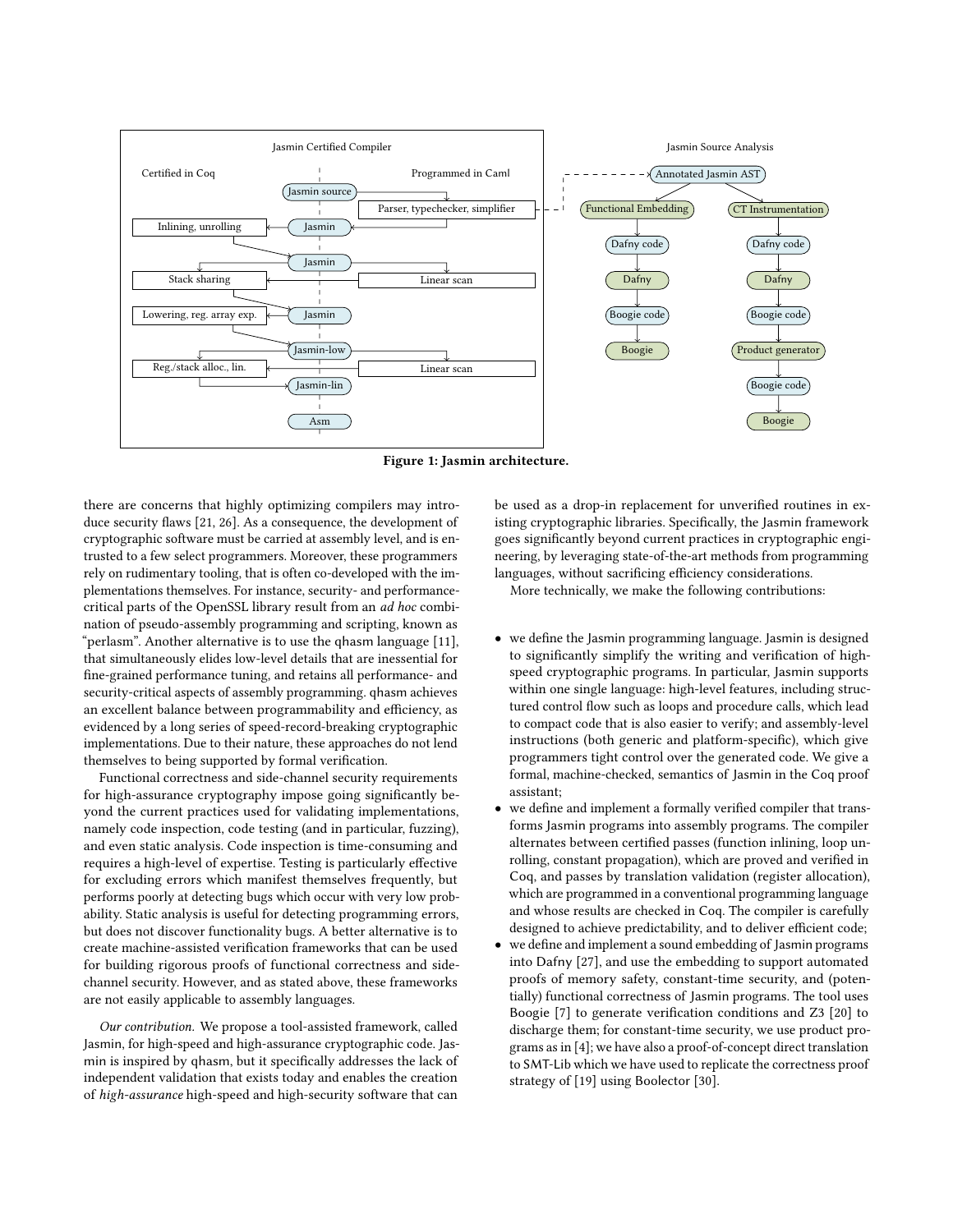- we validate our framework with an implementation of scalar multiplication for Curve25519, the core cryptographic component in key exchange and digital signature algorithms recently adopted for widespread use in both TLS and the Signal protocol. We prove that the Jasmin implementation is memory-safe and is constant-time. This case study also serves as a point of comparison with prior work [\[19\]](#page-13-11), which pursues the same goal using general-purpose verification tools; this comparison highlights the advantages of having a single integrated formal verification framework for high-speed cryptography.
- we carry a practical evaluation of our tools on a representative set of examples, which comprises many qhasm implementations included in the supercop framework. To this end, we created a simple automatic translator from qhasm to Jasmin, which shows that one can actually use Jasmin to program in a style very similar to that used in qhasm. We benchmark the efficiency of the code generated by the Jasmin compiler and show that its efficiency matches the original implementations generated from qhasm.

Figure [1](#page-1-0) provides a high-level view of the workflow of our toolchain. On the left-hand side one can see the internal structure of the Jasmin compiler, which takes Jasmin code and produces assembly code that can then be further compiled and linked to larger programs/libraries. The various internal passes of the compiler will be explained in Section [5.](#page-9-0) On the right-hand side one can see the tool-chain for reasoning about Jasmin at the source level. This comprises a tool that can perform two types of translations of Jasmin programs into Dafny [\[27\]](#page-13-7), which will be described in detail in Section [4.](#page-7-0) The first translation, which we call functional embedding, translates Jasmin programs into Dafny programs with consistent axiomatic semantics, including safety assertions that will cause any unsafe Jasmin program to be rejected. This embedding also permits translating typical functional correctness annotations into the Dafny program and take advantage of the Dafny/Boogie verification condition generator to discharge the associated proof goals using the  $Z3$  SMT solver;<sup>[1](#page-2-0)</sup> The second translation, which we call CT instrumentation, creates a Dafny program that will be translated into a Boogie program with special annotations. These will subsequently be intercepted by a sister program (product generator in the figure), which produces a product program whose safety implies the constant-time security of the original Jasmin program, using essentially the same theoretical principles of ct-verif [\[4\]](#page-13-10). The Jasmin compiler is proven in Coq to preserve safety and correctness properties, and we sketch a manual proof in Section [5](#page-9-0) that it also preserves the constant-time property.

Trusted Computing Base. The Trusted Computing Base (TCB) of the Jasmin framework currently includes Coq, the unverified parts of the Jasmin compiler (limited to parsing, type-checking and code pretty-printing), and the translator from Jasmin to Dafny code. Because we currently rely on Dafny for source-level verification, we also rely on the TCB of the Dafny verification infrastructure. Using a verified verification condition generator, together with foundational tools for constant-time and memory safety, would eliminate Dafny from the TCB.

Limitations. The emphasis of this work is on providing an endto-end infrastructure for high-assurance and high-speed cryptography, and to demonstrate the effectiveness of automated methods for memory safety and constant-time security. We also provide support for proving functional correctness, but do not exercise this component of the framework over substantial examples, such as scalar multiplication of Curve25519, for two main reasons. First, verifying functional correctness with our current infrastructure would replicate prior work—which we discuss in Section [2—](#page-2-1)and in particular would involve a cumbersome, hand-managed, process of combining SMT-based and interactive verification in the Coq proof assistant. Second, we are developing a verified verification condition generator, in the spirit of the Verified Software ToolChain [\[6\]](#page-13-12), which provides an integrated and foundational environment for managing such proofs, and eventually connecting with existing mathematical formalizations of elliptic curves [\[9\]](#page-13-13).

Moreover, Jasmin currently lacks features that are widely used in cryptographic implementations, e.g. floating-point arithmetic or vectorized instructions. Adding these instructions is orthogonal to the main contributions of this paper and is left for future work. Similarly, Jasmin currently supports a single micro-architecture, in contrast to qhasm and "perlasm" which support multiple ones. Nevertheless, we leave for further work to support different microarchitectures, and to provide stronger evidence that Jasmin offers (at least) the same level of portability.

Access to the development. The Jasmin framework can be obtained from [https://github.com/jasmin-lang/jasmin.](https://github.com/jasmin-lang/jasmin)

# <span id="page-2-1"></span>2 MOTIVATING EXAMPLE

We will illustrate the design choices of the Jasmin framework and its workflow using a classic example from elliptic curve cryptography which we briefly introduce below.

A primer on elliptic curve cryptography. Elliptic curve cryptography [\[24\]](#page-13-14) relies on hardness assumptions on algebraic groups formed by the points of carefully chosen elliptic curves over finite fields. Let  $\mathbb{F}_q$  be the finite field of prime order q. An elliptic curve is defined by the set of points  $(x, y) \in \mathbb{F}_q \times \mathbb{F}_q$  that satisfy an equation of the form  $E: y^2 + a_1xy + a_3y = x^3 + a_2x^2 + a_4x + a_6$ , for  $a_1, a_2$ ,<br> $a_2, a_4 \in \mathbb{F}$  (with certain restrictions on these parameters). This  $a_3, a_4, a_6 \in \mathbb{F}_q$  (with certain restrictions on these parameters). This set of points, together with a "point at infinity", form a group of size  $l \approx q$ . The group law has a geometric interpretation, which is not relevant for the purpose of this paper; what is important is that the group law can be computed very efficiently—particularly when compared to the computations underlying other algebraic structures used in public-key cryptography—using only a few operations in  $\mathbb{F}_q$ . Similarly, scalar multiplication,<sup>[2](#page-2-2)</sup> which is the core operation for elliptic curve cryptography, can also be computed very efficiently.

Curve25519. X25519 is an elliptic-curve Diffie-Hellman key exchange protocol proposed by Bernstein [\[13\]](#page-13-15). It is based on the custom-designed curve Curve25519 defined as  $E : y^2 = x^3 + 486662x^2 + x$  over the field  $\mathbb{R}$  as This curve was chosen to  $\frac{486662x^2 + x}{x}$  over the field  $\mathbb{F}_{2^{255}-19}$ . This curve was chosen to

<span id="page-2-0"></span> $^{\rm 1}$  we have also developed a proof-of-concept translator to SMT-Lib in order to experiment with other SMT solvers, namely Boolector.

<span id="page-2-2"></span> $^2$  Given a curve point  $P$  and a scalar  $k\, \in\, \mathbb{Z},$  scalar multiplication computes the point  $Q = k \cdot P = \underbrace{P + \ldots + P}_{k \text{ times}}.$ 

 $\boldsymbol{k}$  times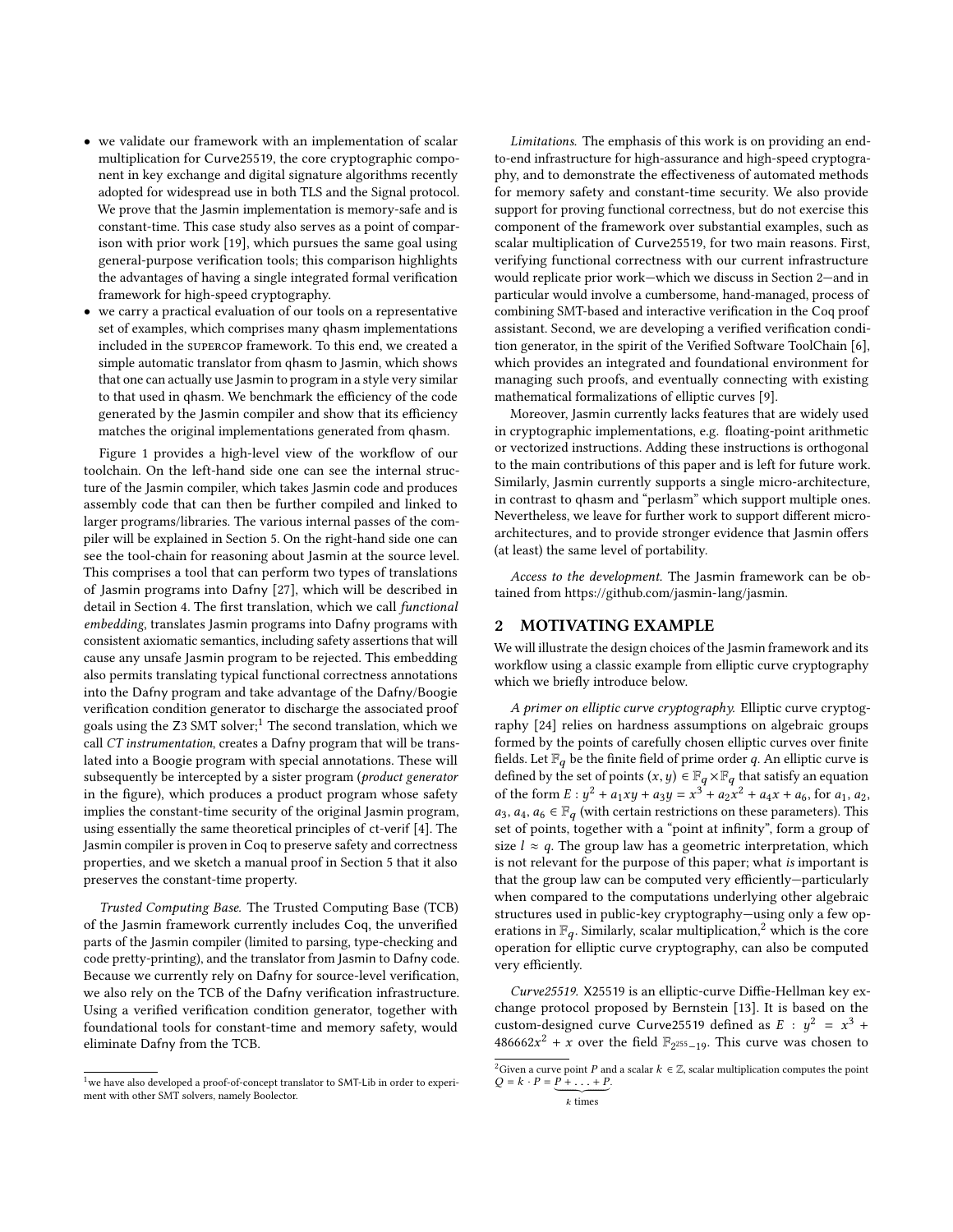provide cryptographic security, but design choices also took into consideration the need for aggressive optimization. As a result of these choices, Curve25519 has been adopted for widespread use in various contexts, including the TLS and the Signal protocols.

Scalar multiplication in Curve25519 is usually implemented using Montgomery's differential-addition chain—a.k.a. Montgomery ladder—which permits performing the computation directly over the x-coordinate of elliptic curve points. This algorithm is shown in Algorithm [1.](#page-3-0) It is ideal for high-security and high-speed implementation for two reasons. First, it is much simpler than the generic algorithm for elliptic curves, so its overall efficiency essentially only depends on the cost of the underlying field operations, which can be computed very fast in modern architectures. Second, it is highly regular and can be implemented in constant-time by executing exactly the same code for each scalar bit (called a ladder step), making sure that the appropriate inputs are fed to this code via (constant-time) swapping of  $(X_2, Z_2)$  with  $(X_3, Z_3)$ . The computations of each step in the ladder, all over  $\mathbb{F}_q$ , are shown in Algorithm [2.](#page-3-1) Typical implementations of the scalar multiplication operation implement the Montgomery ladder step in fully inlined hand-optimized assembly, and also include field multiplication and inversion as hand-optimized assembly routines (these are needed to recover the final x-coordinate of the result once the ladder is computed). The main difference between various implementations lies in the representation of  $\mathbb{F}_{2^{255}-19}$  field elements and their handling in the hand-crafted assembly code, as the optimal choice varies from one architecture to another due to word size and available machine operations, and their relative efficiency. The higher-level functions that call the assembly routines for the various ladder steps and finalize the results are usually implemented in C. This is inconvenient when formal verification is the goal, since the relevant routines are now split between two programming languages with very different characteristics.

<span id="page-3-0"></span>

| Algorithm 1 Curve25519 Montgomery Ladder |  |  |  |
|------------------------------------------|--|--|--|
|                                          |  |  |  |

**Input:** A scalar k and the x-coordinate  $x_p$  of a point P on E. **Output:**  $(X_{kP}, Z_{kP})$  fulfilling  $x_{kP} = X_{kP}/Z_{kP}$  $t \leftarrow \lceil \log_2 k + 1 \rceil$ <br>  $Y_t \leftarrow xP \cdot Y_0 \leftarrow$  $X_1 \leftarrow xP; X_2 \leftarrow 1; Z_2 \leftarrow 0; X_3 \leftarrow xP; Z_3 \leftarrow 1$ for  $i \leftarrow t - 1$  downto 0 do if bit  $i$  of  $k$  is 1 then  $(X_3, Z_3, X_2, Z_2) \leftarrow$  ladderstep $(X_1, X_3, Z_3, X_2, Z_2)$ else  $(X_2, Z_2, X_3, Z_3) \leftarrow$  ladderstep $(X_1, X_2, Z_2, X_3, Z_3)$ end if end for return  $(X_2, Z_2)$ 

# 3 JASMIN LANGUAGE

The claim of this paper is that it is possible to obtain the best of the two worlds, and to develop effective verification methodologies whose guarantees carry to assembly-level implementations. The key to achieving this goal is the Jasmin programming language, which is specifically designed to ease the writing and verification

<span id="page-3-1"></span>Algorithm 2 One step of the Curve25519 Montgomery Ladder

| <b>function</b> ladderstep( $X_1, X_2, Z_2, X_3, Z_3$ ) |  |
|---------------------------------------------------------|--|
| $T_1 \leftarrow X_2 + Z_2$                              |  |
| $T_2 \leftarrow X_2 - Z_2$                              |  |
| $T_7 \leftarrow T_2^2$                                  |  |
| $T_6 \leftarrow T_1^2$                                  |  |
| $T_5 \leftarrow T_6 - T_7$                              |  |
| $T_3 \leftarrow X_3 + Z_3$                              |  |
| $T_4 \leftarrow X_3 - Z_3$                              |  |
| $T_9 \leftarrow T_3 \cdot T_2$                          |  |
| $T_8 \leftarrow T_4 \cdot T_1$                          |  |
| $X_3 \leftarrow T_8 + T_9$                              |  |
| $Z_3 \leftarrow T_8 - T_9$                              |  |
| $X_3 \leftarrow X_3^2$                                  |  |
| $Z_3 \leftarrow Z_3^2$                                  |  |
| $Z_3 \leftarrow Z_3 \cdot X_1$                          |  |
| $X_2 \leftarrow T_6 \cdot T_7$                          |  |
| $Z_2 \leftarrow 121666 \cdot T_5$                       |  |
| $Z_2 \leftarrow Z_2 + T_7$                              |  |
| $Z_2 \leftarrow Z_2 \cdot T_5$                          |  |
| <b>return</b> $(X_2, Z_2, X_3, Z_3)$                    |  |
| end function                                            |  |

of high-speed code, and the Jasmin verified compiler, which ensures that properties of programs provably carry to their assembly implementations.

In this section, we detail the design rationale of the Jasmin language, and then give a formal overview of its syntax and semantics.

## 3.1 Language design

Figures [3](#page-5-0) and [2](#page-4-0) show two illustrative snippets of a Jasmin implementation of scalar multiplication for Curve25519. This example highlights one fundamental design goal of Jasmin: one can implement complete cryptographic primitives within a single language and use different programming idioms for different parts of the implementation. On the one hand, the ladder step is implemented as hand-optimized code, using a convenient and uniform syntax for instructions. This style of programming is close to qhasm, with each statement corresponding to a single processor instruction. On the other hand, the ladder itself uses high-level control-flow structures, including for and while loops, function calls, array notation and the passing of arrays as parameters. This style of programming leads to compact and intuitive code, and also greatly facilitates safety, side-channel and functional correctness verification. We detail these choices next.

Predictable pre-assembly programming. Jasmin aims to provide the highest level of control and expressiveness to programmers. Informally, the essential property that Jasmin aims to achieve is predictability: the expert programmer will be able to precisely anticipate and shape the generated assembly code, so as to be able to achieve optimal efficiency.

Jasmin provides a uniform syntax that unifies machine instructions provided by different micro-architectures. The main purpose of this syntax is to ease programming and to enhance portability. However, platform-specific instructions are also available and can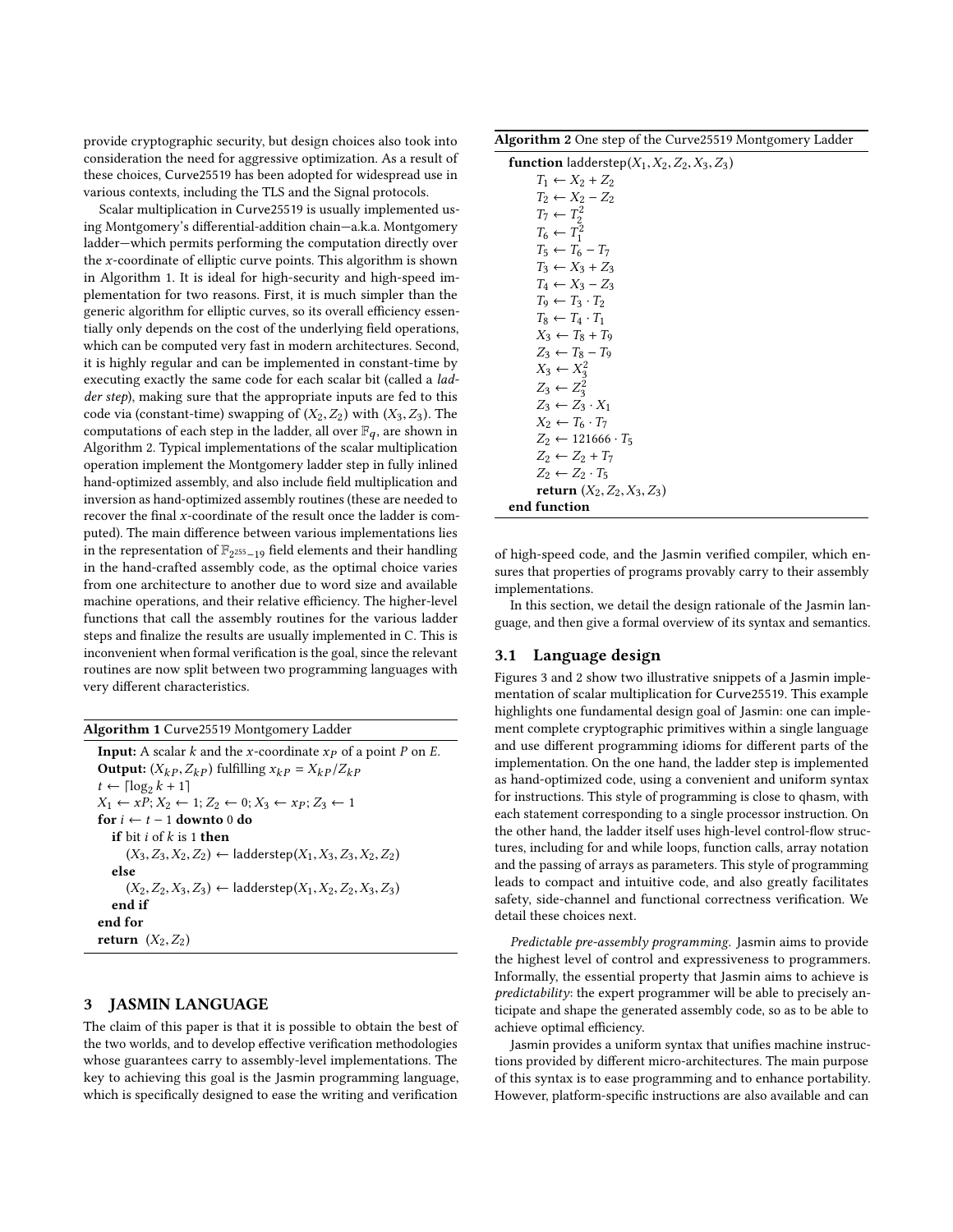<span id="page-4-0"></span>Figure 2: Snippets of Jasmin ladder step function (left) generated from qhasm (right).

| reg b64 addt0;                      | int <sub>64</sub> addt0                             |
|-------------------------------------|-----------------------------------------------------|
| reg b64 addt1;                      | int64 addt1                                         |
| reg bool cf;                        | int64 t10                                           |
| reg b64 t10;                        | int64 t11                                           |
| reg b64 t11;                        | int64 t12                                           |
| reg b64 t12;                        | int64 t13                                           |
| reg b64 t13;                        | int64 t20                                           |
| reg b64 t20;                        | int64 t21                                           |
| reg b64 t21;                        | int64 t22                                           |
| reg b64 t22;                        | int64 t23                                           |
| reg b64 t23;                        |                                                     |
| .                                   | enter ladderstep                                    |
| t10 = [workp + 4 $*$ 8];            | $t10 = * (uint64 *) (workp + 32)$                   |
| t11 = [workp + 5 $*$ 8];            | $t11 = * (uint64 *) (workp + 40)$                   |
| t12 = [workp + 6 $*$ 8];            | $t12 = * (uint64 *) (workp + 48)$                   |
| $t13 = [workp + 7 * 8];$            | $t13 = * (uint64 *) (workp + 56)$                   |
| $t20 = t10$ ;                       | $t20 = t10$                                         |
| $t21 = t11$ ;                       | $t21 = t11$                                         |
| $t22 = t12$ ;                       | $t22 = t12$                                         |
| $t23 = t13$ :                       | $t23 = t13$                                         |
| cf, t10 += [workp + 8 $*$ 8];       | carry? t10 += $*($ uint64 $*)($ workp + 64)         |
| cf, t11 += [workp + 9 $*$ 8] + cf;  | carry? t11 += $*($ uint64 $*)($ workp + 72) + carry |
| cf, t12 += [workp + 10 $*$ 8] + cf; | carry? t12 += *(uint64 *)(workp + 80) + carry       |
| cf, t13 += [workp + 11 $*$ 8] + cf; | carry? t13 += $*($ uint64 $*)($ workp + 88) + carry |
| $addt0 = 0$ ;                       | $addt0 = 0$                                         |
| $addt1 = 38$ ;                      | $addt1 = 38$                                        |
| $addt1 = addt0$ if ! cf;            | $addt1 = addt0$ if !carry                           |
| $cf. t10 += addt1$ ;                | carry? $t10 += addt1$                               |
| cf, t11 += $addt0 + cf$ ;           | carry? $t11 == addt0 + carry$                       |
| cf, t12 += $addt0 + cf$ ;           | carry? $t12 == addt0 + carry$                       |
| cf, t13 += $addt0 + cf$ ;           | carry? $t13 == addt0 + carry$                       |
| $addt0 = addt1$ if cf;              | $addt0 = addt1$ if carry                            |
|                                     |                                                     |

be used whenever important, e.g., for efficiency. In particular, and similarly to qhasm, programmers may always use a Jasmin dialect where there is a strict one-to-one mapping between Jasmin instructions and assembly instructions. This is visible in Figure [2,](#page-4-0) where we show qhasm and corresponding Jasmin code side by side; these are snippets of the implementation of the ladder-step algorithm in Algorithm [2.](#page-3-1)

Finally, to ensure predictability, the programmer must also specify the storage for program variables (stack, register) and must handle spilling explicitly. However, full register naming is not needed; the programmer only needs to ensure that there exists a mapping from register variables to machine registers (without spilling), but the actual mapping is later found by the compiler. At the source level, stack variables and register variables are interpreted simply as variables; the storage modifier is only used as advice for register allocation. In particular, at this level the memory is assumed to be disjoint from stack storage. The compiler will later refine this model and conciliate the fact that stack data must reside in memory as well.

Verifiability. Formal verification of low-level code is extremely hard, because of complex side-effects (e.g. shift instructions have side-effects on flags), unstructured control-flow, and flat structure (i.e. code is often created by copy-and-paste followed by variable or register renaming). Jasmin includes several features that avoid these issues and enable a streamlined formal verification workflow.

Jasmin ensures that side-effects are explicit from the program code, by not treating flags specially in the input language; instead, flags are simply boolean variables. This treatment of flags is illustrated in Figure [2,](#page-4-0) where the carry flag cf is declared as a boolean variable. The programmer is expected to ensure that writing and reading of these variables is consistent with the underlying machine instruction semantics, which is checked by the compiler using an extended form of register allocation. Treating flags as boolean variables allows all operators to be pure, and so state modifications are all explicit, e.g., code of the form  $(x_1, \ldots, x_n) := op(e_1, \ldots, e_k)$ <br>only changes (function local) variables x. This approach makes only changes (function local) variables  $x_i$ . This approach makes<br>verification of functional correctness and even side-channel secuverification of functional correctness and even side-channel security significantly simpler, since it avoids the intricacies of dealing with the side-effects associated with flags.<sup>[3](#page-4-1)</sup>

Unlike qhasm, Jasmin supports function calls. The use of function calls is shown in Figure [3,](#page-5-0) where two functions are used for computing a single ladder step and for performing a constant-time swap. Function calls naturally lead to a style of programming that favours modularity, and thus is more easily amenable to modular verification. Functions are always inlined and must explicitly return all changed values.[4](#page-4-2) The stack allocation procedure ensures that inlining is "zero-cost", so that the extra benefits of modular code writing and analysis comes with no performance penalty.

Jasmin also supports high-level control-flow structures, instead of jumps supported by qhasm. The use of control-flow structures can be seen in Figure [3,](#page-5-0) where a while loop is used to iterate over the bit representation of the scalar in constant-time. The choice of using high-level structures over jumps usually has no impact on the efficiency of the generated code; indeed, the translation to assembly, which is achieved by unrolling or trivial mapping to label-goto constructions, is simple enough to retain predictability and our structures are sufficient to express the control-flow typically found in cryptographic implementations. In contrast, it considerably simplifies verification of functional correctness, safety and side-channel security, and is critical to leverage off-the-shelf verification frameworks, which are often focused on high-level programs.

Jasmin also supports functional arrays for describing collections of registers and stack variables. Figure [3](#page-5-0) shows how arrays can be used to refer to various registers/stack positions holding the data as  $x[i]$  rather than hardwired variable names such as  $x1$ ,  $x2$ , etc. This notation leads to compact and intuitive code and simplifies loop invariants and proofs of functional correctness. Arrays are meant to be resolved at compile-time, and so they can only be indexed by compile-time expressions. These can be used to describe statically unrollable for loops and conditional expressions, which permits replicating within the Jasmin language coding techniques that are typically implemented using macros in C. For example, one can write a for-loop ranging over the number of limbs for representing an element of  $\mathbb{F}_q$ , as in Figure [3](#page-5-0) whereas a qhasm

<span id="page-4-1"></span><sup>&</sup>lt;sup>3</sup>The exception are, of course, memory accesses, which are handled in the standard way by treating memory as a large chunk of shared state that can be accessed in an array-like form. However, memory access is often very simple in cryptographic implementations (particularly those dealing with algebraic operations) and so this has relatively low impact in the formal verification effort.

<span id="page-4-2"></span><sup>&</sup>lt;sup>4</sup>This is expected to change in future versions of Jasmin.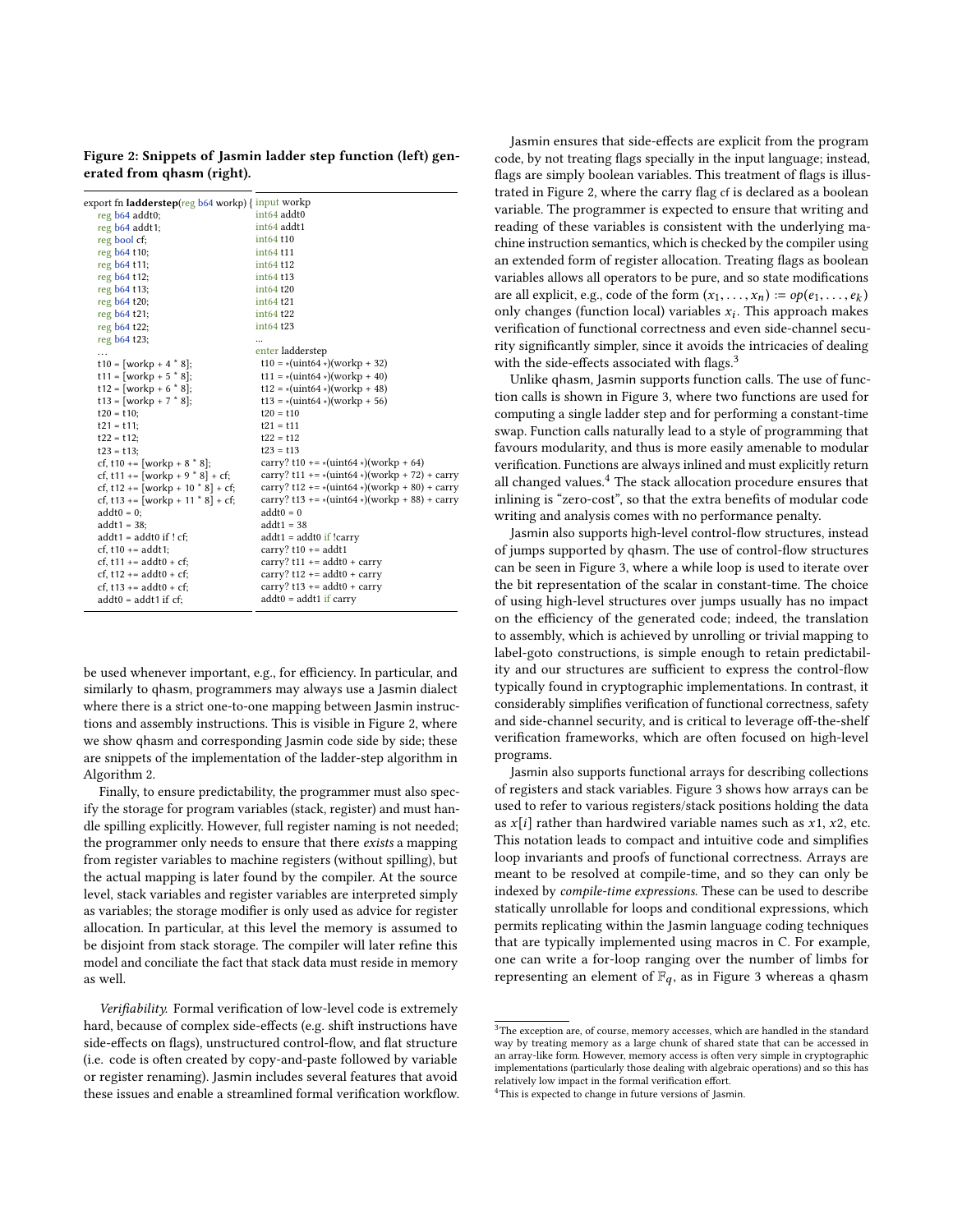<span id="page-5-0"></span>Figure 3: Constant-time Montgomery Ladder in Jasmin

```
fn set int(reg b64 v) \rightarrow reg b64[4] {
   reg b64[4] res;
   inline int i;
   res[0] = v;for i = 1 to 3 {res[i] = 0; }return res;
}
fn mladder(stack b64[4] xr, reg b64 sp) \rightarrow stack b64[4], stack b64[4] {
   reg bool cf;
   reg b64 tmp1, tmp2, bit, swap, i, j;
   stack b64 prevbit, is, js, s;
   stack b64[4] x1, x2, z2, x3, z3;
   inline int k;
   x1 = xrx2 = set\_int(1);z2 = set int(0);
   z3 = set\_int(1);x3 = xr;prevbit = 0;
   j = 62;i = 3;while (i \ge s 0) {
       is = i; tmp1 = [sp + 8 * i]; s = tmp1;while (j \ge s 0) {
          is = i; tmp2 = s;
           bit = tmp2 \gg j;bit = bit & 1;
           swap = prevbit<mark>;</mark><br>swap ^= bit:
          prevbit = bit;
           x2, z2, x3, z3 = cswap(x2, z2, x3, z3, swap);x2, z2, x3, z3 = ladderstep(x1, x2, z2, x3, z3);
          j = js; j = 1;}
        = 63; i = is; i -= 1;
    }
   return x2. z2}
```
programmer would unroll such a loop by hand using error-prone "copy-and-paste" (or write the code in C).

#### 3.2 Language specification

This paragraph outlines the syntax of the Jasmin language. A formal description using BNF notation is available as Appendix [A.](#page-14-1)

Types. Jasmin features a simple type system, including types  $b_i$  and  $b_i[n]$  for *i*-bit values and for *n*-dimensional arrays of *i*-bit values, with *i* ∈ {1, 8, 16, 32, 64} and *n* ∈  $\mathbb N$ , and *int* for unbounded integers. Unbounded integers are used only for compile-time expressions. The type  $b_1$  is used to represent booleans. The choice of the type system ensures that Jasmin values match the machine interpretation: types only distinguish between sizes, whereas signed and unsigned interpretations are associated with the semantics of operators. This is visible in the condition of the while loop in Figure [3.](#page-5-0)

Storage types. Storage types are used by the compiler to fix how values are stored in memory. Storage types are: store in stack stack, store in register reg, resolve at compile-time inline. Integers are resolved at compile-time by default. Storage types are used in variable and function declarations; see Figure [3.](#page-5-0) For instance, the declaration reg bool cf introduces a boolean variable cf that will be stored in a

register. The type of mladder indicates that the function will read and return from/to the stack two  $b_{64}$  arrays of size 4.

Expressions. Expressions are built from variables using constants, operators, accessors for arrays and memory, casts from integers to  $b_{64}$ , and conditionals. Operators include integer constants, arithmetic  $(+, -, *, /)$ , comparison  $(<, >, \leq, \geq, =)$ , and logical  $(∧, ∨, ¬)$ operators and a rich set of generic and platform-specific assemblylevel operations: conditional move, signed/unsigned addition, add with carry, exact/truncated multiplication, increment/decrement, shifts, etc. Operators have a type which reflects their effect on flags; e.g. the type of shift operators is  $b_{64} \times b_{64} \rightarrow b_{64} \times b_1 \times b_1 \times b_1 \times b_1$ , where the five booleans in the return type correspond to the flags modified by the instruction.<sup>[5](#page-5-1)</sup> Syntactic sugar is used to offer a simplified syntax for common cases such as when only the carry flag is used at the operator output. Memory accesses are of the form  $[x + e]$ , where x is variable of type  $b_{64}$  representing the pointer and e is an expression of type  $b_{64}$  representing the offset. Array accesses are of the form  $x[e]$ , where x is a variable and e is an expression of type  $b_{64}$ . A simple type system is used to ensure that expressions are well-typed.

Statements. Statements of the language are built from assignments, function calls, conditionals, for and (some mild generalization of) while loops, and the usual sequencing of statement ";". Assignments are of one of the following form:  $d = e$ , or  $d_1, \ldots, d_k =$  $op(e_1, \ldots, e_\ell)$ , where  $d, d_1, \ldots, d_k$  are destinations and  $e, e_1, \ldots, e_\ell$ <br>are expressions. A destination is either a variable x, an array destination are expressions. A destination is either a variable  $x$ , an array destination  $x[e]$ , a memory destination  $[x + e]$  or an underscore when the result can be discarded. Note that operator calls can have multiple destinations, according to their type. Function calls are also of the form  $d_1, \ldots, d_k = f(e_1, \ldots, e_\ell)$ , where the number and nature<br>of arguments and destinations is determined by the type of the funcof arguments and destinations is determined by the type of the function. The for loops have a body, a range of the form  $(e_1 \nvert e_2)$  and an iteration flag indicating if the loop ranges over  $e_1, e_1 + 1, \ldots, e_2$  or  $e_1, e_1 - 1, \ldots, e_2$ . More interestingly, the syntax of the while loops is of the form while  $c_1$  (e)  $c_2$ , where  $c_1$  is a statement that is executed before testing the expression  $e$ , and  $c_2$  is the loop body. This extended syntax is useful to capture different control-flow structures, including do-while and while-do loops. It also enables the use of arbitrary programs to express the loop guards. Statements must be well-typed; for instance, assigned expressions must match the type of their destination and loop guards must be boolean.

*Programs.* Programs  $p$  are mappings from function names  $f$ to function declarations  $p(f)$ , comprising a command  $p(f)<sub>c</sub>$  and two lists of variables  $p(f)_{param}$  and  $p(f)_{res}$  describing, from the callee point of view, the variables in which the arguments will be stored and from which the return values will be fetched. Programs must be well-typed, following a typing discipline similar to that of statements.

Each function declaration is annotated with either export or inline (the default). Only the first ones are compiled down to assembly. Calls to the second ones are meant to be fully inlined in the caller's body; in that sense, these functions are a zero-cost abstraction provided to the programmer to structure the code.

<span id="page-5-1"></span> $^5\rm{We}$  currently do not model some infrequently used flags such as  $AF$  since they are not used in our examples.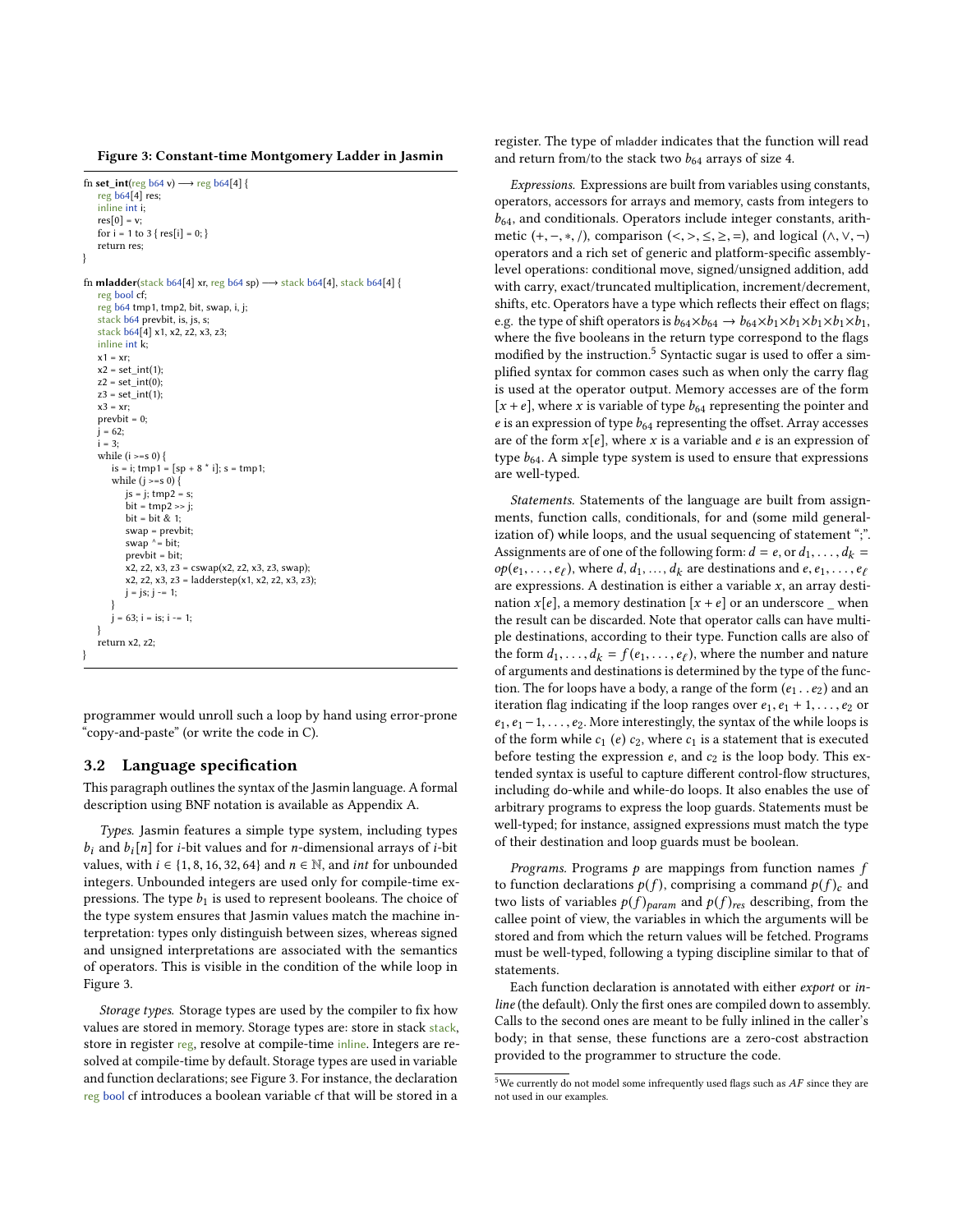## 3.3 Semantics

The behavior of Jasmin programs is given by a big-step operational semantics relating initial and final states. The semantics defines a partial function: for every initial state, there is at most one final state, reflecting that Jasmin programs have a deterministic behavior. Determinism of Jasmin programs is essential for predictability, and considerably simplifies the proof of correctness of the compiler, as discussed in Section [5.](#page-9-0) The semantics is fully formalized in the Coq proof assistant and is used as the basis for justifying the correctness of the compiler and of the source-level analyses (formally using the Coq proof assistant in the first case, and on paper in the second case). The semantics is defined in the context of a program, which is used to resolve function calls. To keep our notation readable, this ambient program is only shown when defining the semantics of function calls, which must resolve the called function.

Values. Booleans are interpreted by the set {0, 1,  $\perp$ }, where  $\perp$ is used to model the behavior of some operations, e.g. shifts, on flags. Other types have the intended semantics. For instance, the type  $b_i$  is interpreted as  $\{0, 1\}^i$ , and the type  $b_i[n]$  is interpreted<br>as  $\{0, 1\}^i[n]$  for  $i \in \{8, 16, 32, 64\}$ . The set of values is obtained by as  $\{0, 1\}^i[n]$ , for  $i \in \{8, 16, 32, 64\}$ . The set of values is obtained by taking the union of the interpretation of types taking the union of the interpretation of types.

States. States are pairs  $(m, \rho)$  consisting of a global memory m, shared between all functions, which maps addresses to  $b_i$  values, and a local environment  $\rho$ , specific to each function, mapping variables to values.

The environment is a functional map which associates to a variable (with a given type and identifier) a value (or an error). We use the usual notations  $\cdot[\cdot]$  for map access and  $\cdot[\cdot] = \cdot$  for map update.

Memory. We use an axiomatic type for memories. This type is equipped with operations for reading and writing, which take a size i and an address of type  $b_{64}$ , and read or store a  $b_i$  value (possibly returning errors). We use  $\cdot[\cdot]$  for reading and  $\cdot[\cdot \leftarrow \cdot]$  for writing:  $m[e]_i = v$  means that in memory m, reading a value of type  $b_i$  from address *e* successfully returns the value *v*;  $m[e \leftarrow v]_i = m'$  means that in memory  $m$ , writing the value  $v$  with type  $b_i$  successfully results in the memory  $m'$ . In both cases, the optional subscript corresponds to the size of the value in memory (default is  $(4)$ ) corresponds to the size of the value in memory (default is 64).

Which addresses can or cannot be used by a Jasmin program is expressed through a predicate, valid $_i(m, p)$ , that states that in<br>memory m, pointer a can be safely used for accesses of size i. This memory  $m$ , pointer  $p$  can be safely used for accesses of size  $i$ . This predicate is under-specified; it is supposed to capture various architectural and system-specific constraints such as alignment requirements. The memory thus enjoys the following laws, which express the usual properties of memories:

• valid addresses can be read:

$$
(\exists v, m[p]_i = v) \iff \text{valid}_i(m, p);
$$

• valid addresses can be written:

$$
(\exists m', m[p \leftarrow v]_i = m') \iff \text{valid}_i(m, p);
$$

• a written value can be read back:

$$
m[p \leftarrow v]_i = m' \implies m'[p]_i = v;
$$

• a memory write leaves the remainder of the memory unchanged:

$$
m[p \leftarrow v]_i = m' \implies
$$

disjoint
$$
(p, i, p', i')
$$
  $\implies$   $m'[p']_{i'} = m[p']_{i'}$ 

where disjoint expresses that two address ranges do not overlap.

In addition to reading and writing, the Jasmin memory features a restricted form of dynamic allocation to model the life span of local variables: fresh memory is allocated on function entry, and released on function exit. This is modeled by means of two operations: alloc-stack $(m, n)$  allocates a region of size *n* in memory *m* and free-stack $(m, n)$  frees the top-most region in memory  $m$ , of size  $n$ . Such stack-allocated memory regions are handled through their base pointer. This stack is specified through three intermediate operators:

- top-stack $(m)$  returns the base pointer of the top-most stack region of memory m;
- caller( $m, p$ ) returns, if any, the previous region, in the stack, of region starting at  $p$  in memory  $m$ ;
- frame-size $(m, p)$  returns the size of the memory region starting at  $p$ , or nothing if it is not the base pointer of such a region in memory m.

Writing to memory leaves these three properties unchanged; allocating and freeing update these properties to maintain the stack structure. The frame-size property enables us to implement allocation and freeing through addition and subtraction on a global stack pointer, without explicitly building a linked-list of frames.

Finally, since the compiler needs to emit valid memory accesses, the memory model features an operation is-align $(n, i)$  that tells whether a pointer with offset  $n$  is correctly aligned for memory access of size  $b_i$ . The axiomatization of this operation mandates<br>that for stack memory regions deciding whether a pointer is valid that, for stack memory regions, deciding whether a pointer is valid amounts to checking whether its relative offset (within this region) is aligned and in bounds.

Expressions. The semantics of expressions is defined in the usual way, and is parametrized by a state  $s = (m, \rho)$  as described above. The evaluation of the expression e in the state s is noted  $\llbracket e \rrbracket(s)$ , and is defined in the usual way.

Even though we denote the evaluation of expressions as a function, their semantics is partial: ill-typed expressions never evaluate; out-of-bounds array accesses are not defined, as well as invalid memory accesses.

*Destinations.* We will use the  $s[\cdot := \cdot]$  notation for storing values in both the memory and environment, depending on the destination. Most of the rules are standard; the ones used for writing into memory and arrays are described in Figure [4.](#page-7-1)

Statements. Formally, the semantics is captured by judgments of the form  $c, s \Downarrow s'$ , stating that executing command c on initial state<br>s terminates in final state  $s'$ . The rules which are mostly standard s terminates in final state s ′ . The rules, which are mostly standard, to the exception of the rules for functional arrays and procedure calls, are described in Figure [4.](#page-7-1) Sequences are defined in a standard way, with skip the empty command.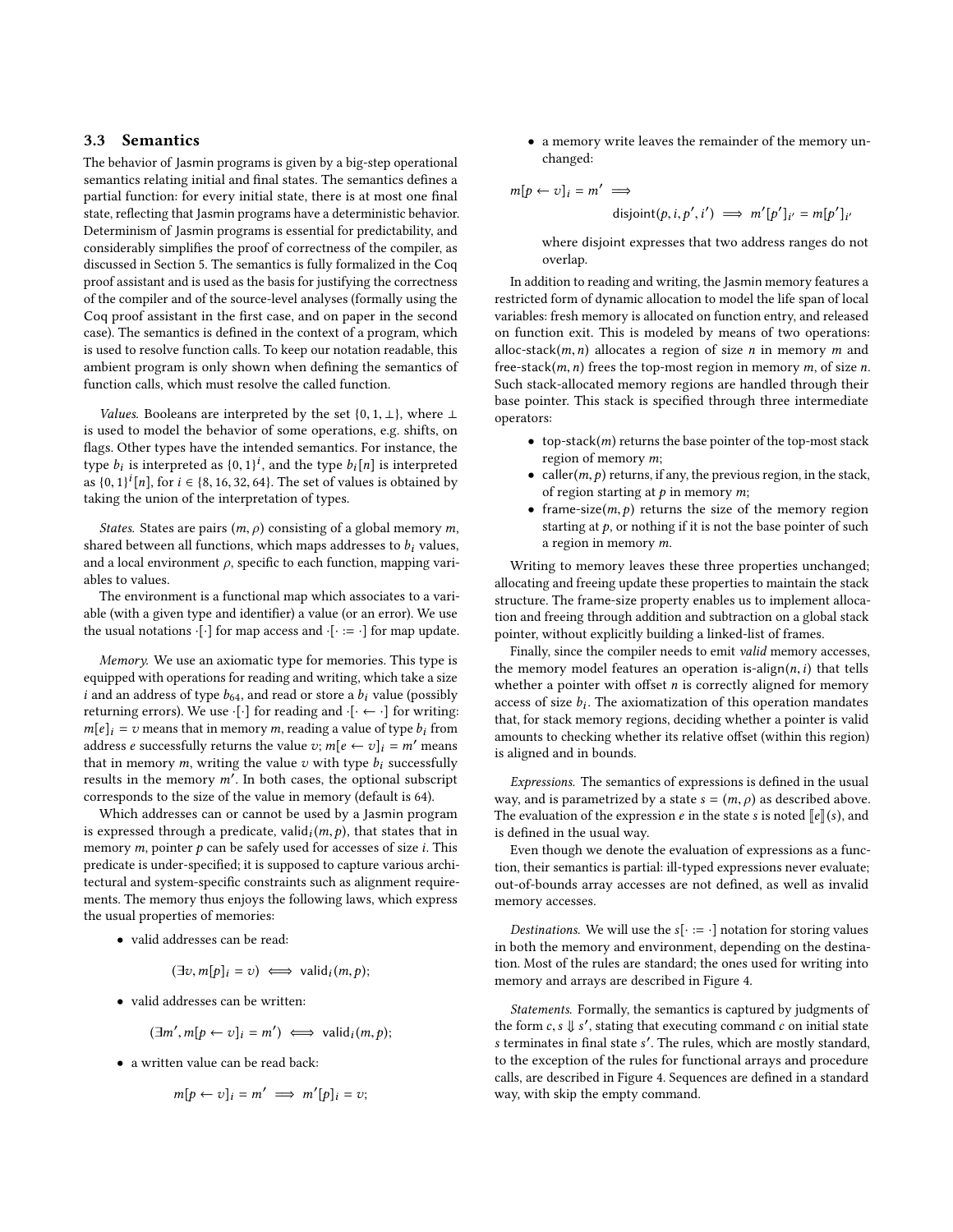#### <span id="page-7-1"></span>Figure 4: Semantics of the Jasmin language

 $(m, \rho)[[x + e] := v] = (m[\rho[x] + [e](m, \rho) \leftarrow v], \rho)$  $(m, \rho)[x[e] := v] = (m, \rho[x] = \rho[x][[e](m, \rho) := v])$ 

$$
\overline{d} = e, s \Downarrow s[d := [e](s)]
$$
\n
$$
\frac{op([e_1](s), \dots, [e_\ell](s)) = (v'_1, \dots, v'_k)}{d_1, \dots, d_k = op(e_1, \dots, e_\ell), s \Downarrow s[d_j := v'_j]}
$$
\n
$$
\frac{is \Downarrow s_1 \dots s_\ell}{s_1 \dots s_2 \dots s_\ell s'_1 \dots s_1 \dots s'_j}
$$
\n
$$
\frac{is \Downarrow s_1 \dots s_1 \Downarrow s'}{s_1 \dots s_2 \dots s'_j \dots s'_j}
$$
\n
$$
\frac{c_1, s \Downarrow s'_1 \dots s_1 \Downarrow s'_2}{\text{if (e) then } c_1 \text{ else } c_2, s \Downarrow s'_1} \cdot \frac{c_2, s \Downarrow s'_1 \dots s'_i}{\text{if (e) then } c_1 \text{ else } c_2, s \Downarrow s'_j}
$$
\n
$$
\frac{c_1, s_1 \Downarrow s_2 \dots [e](s_2) = \text{true } c_2, s_2 \Downarrow s_3 \text{ while } c_1 \text{ (e) } c_2, s_3 \Downarrow s_4}{\text{while } c_1 \text{ (e) } c_2, s_1 \Downarrow s_2} \cdot \frac{c, s \Downarrow_{for}^{i \text{erange}([e_{io}](s), [e_{hi}](s))}{\text{for}(i = e_{lo} \text{ to } e_{hi})c, s \Downarrow s'}
$$
\n
$$
\frac{s[i := w], c \Downarrow s_2 \dots s_2 \Downarrow_{for}^{i \text{e} \dots s} s'_j}{c, s \Downarrow_{for}^{i \text{e} \dots s} s'_j}
$$
\n
$$
\frac{a, (m, \rho) \Downarrow v_a \dots s_1 \Downarrow_{cell}^{e} v_r, m'}{r = f(a), (m, \rho) \Downarrow (m', \rho[r := v_r])}
$$
\n
$$
\frac{p(f)_c, (m, \emptyset[p(f)_param := v_a]) \Downarrow (m', \rho')}{f, v_a, m \Downarrow_{cell}^{p} [p(f)_{res}](m', \rho'), m'}
$$

Loops use two blocks of instructions, allowing to handle both do-while and while-do constructions at the same time: first the first block is executed, then the condition is evaluated: if it's false we leave the loop, otherwise we execute the second block and then repeat from the first block.

The semantics of for loops use another judgement  $\mathcal{V}_{for}$ , where c, s  $\bigcup_{for}^{\text{i} \in \ell} s'$  describes the execution of the command c from the state s to the state s' with the *i* integer variable taking all the values<br>in  $\ell$  If the list  $\ell$  is the empty list  $\Omega$  then the resulting state is the in  $\ell$ . If the list  $\ell$  is the empty list [], then the resulting state is the original state s. Otherwise, if the list  $\ell$  has a head w and tail ws, the resulting state is the one after executing  $c$  in the state where the value  $w$  is assigned to the variable  $i$ , and then the rest of the values.

Also, the function calls use the judgement  $\Downarrow_{\mathit{call}}$  which describes the behavior of a function from the callee point of view:  $f, v_a, m \Downarrow_{c}^{p}$ <br>g.  $m'$  means that the function named f of the program a execute call  $v_r$ , m' means that the function named f of the program p executed from the memory  $m$  with arguments  $v_a$  returns values  $v_r$  in the memory  $m'$ . Note that as said earlier, the environment between the caller and the caller are completely independent caller and the callee are completely independent.

#### 3.4 Memory safety and constant-time security

Two essential properties of Jasmin programs are memory safety and constant-time security. In this paragraph, we introduce the two notions. Later, we will argue that both notions are preserved

by compilation, and present automated methods for verifying that Jasmin programs are memory safe and constant-time.

Memory safety. The Jasmin memory model is parameterized by the notion of validity. It must capture the various architectural constraints (e.g., alignment of pointers), and requirements from the execution environment (some memory regions might be reserved to the operating system, or to load the code text, which cannot be overwritten by Jasmin programs). Also, the allocation routine that is used to reserve memory for local variables on function entry must return fresh, valid memory addresses (or fail).

A Jasmin command  $c$  is safe if its semantics is defined for every initial state. Formally,  $\forall s \cdot \exists s' \cdot c, s \Downarrow s'$ . This notion is rather<br>strong in particular it entails that the program is well-typed that it strong; in particular, it entails that the program is well-typed, that it terminates on all inputs, that array accesses are always in-bounds, and that all memory accesses target valid memory.

This definition of safety being very strong, we assume that programs may be equipped with preconditions that restrict the set of admissible initial states: enough free stack space, validity of input pointers, etc.

Constant-time security. The semantics of Jasmin program can be instrumented to produce a leakage trace that records the branches that are taken and memory read/write operations performed during execution. Judgments of the extended semantics are of the form

$$
c,s\Downarrow s',\ell
$$

where  $\ell$  is the leakage trace. The extended semantics is used to formalize constant-time programs: specifically a lasmin command formalize constant-time programs: specifically, a Jasmin command c is constant-time iff for every states  $s_1$ ,  $s_2$ ,  $s'_1$ ,  $s'_2$ ,  $s''_2$ ,  $s''_3$  $_2^{\prime}$  and leakage traces  $\ell_1$  and  $\ell_2$  we have:

$$
\begin{array}{c}\n c, s_1 \Downarrow s_1', \ell_1 \\
 c, s_2 \Downarrow s_2', \ell_2 \\
 s_1 \sim s_2\n \end{array}\n \bigg\} \Rightarrow \ell_1 = \ell_2
$$

where ∼ is an equivalence relation between states—as usual, ∼ is defined from security annotations specifying where secrets are held in the initial memory.

We stress that our notion of constant-time security is terminationinsensitive and does not impose any condition on the program safety. However, it is well-known that naive error management is a main source of attacks in cryptographic implementations. In practice, we always check that programs are both safe and constanttime.

## <span id="page-7-0"></span>4 SAFETY AND CONSTANT-TIME ANALYSES

This section describes how Jasmin source level analyses are deployed on top of the Dafny verification infrastructure. An annotated Jasmin intermediate program is translated into two complementary Dafny programs: the first encodes safety; the second, assuming safety, encodes constant-time security policies as annotations.

#### 4.1 Safety analysis

Dafny is a general-purpose verification language with support for procedures, loops, arrays and native bitvector theories. Our functional embedding of Jasmin into Dafny thus preserves the original program structure and is almost one-to-one. Most noteworthy, Jasmin functional arrays are encoded as fixed-size Dafny sequences,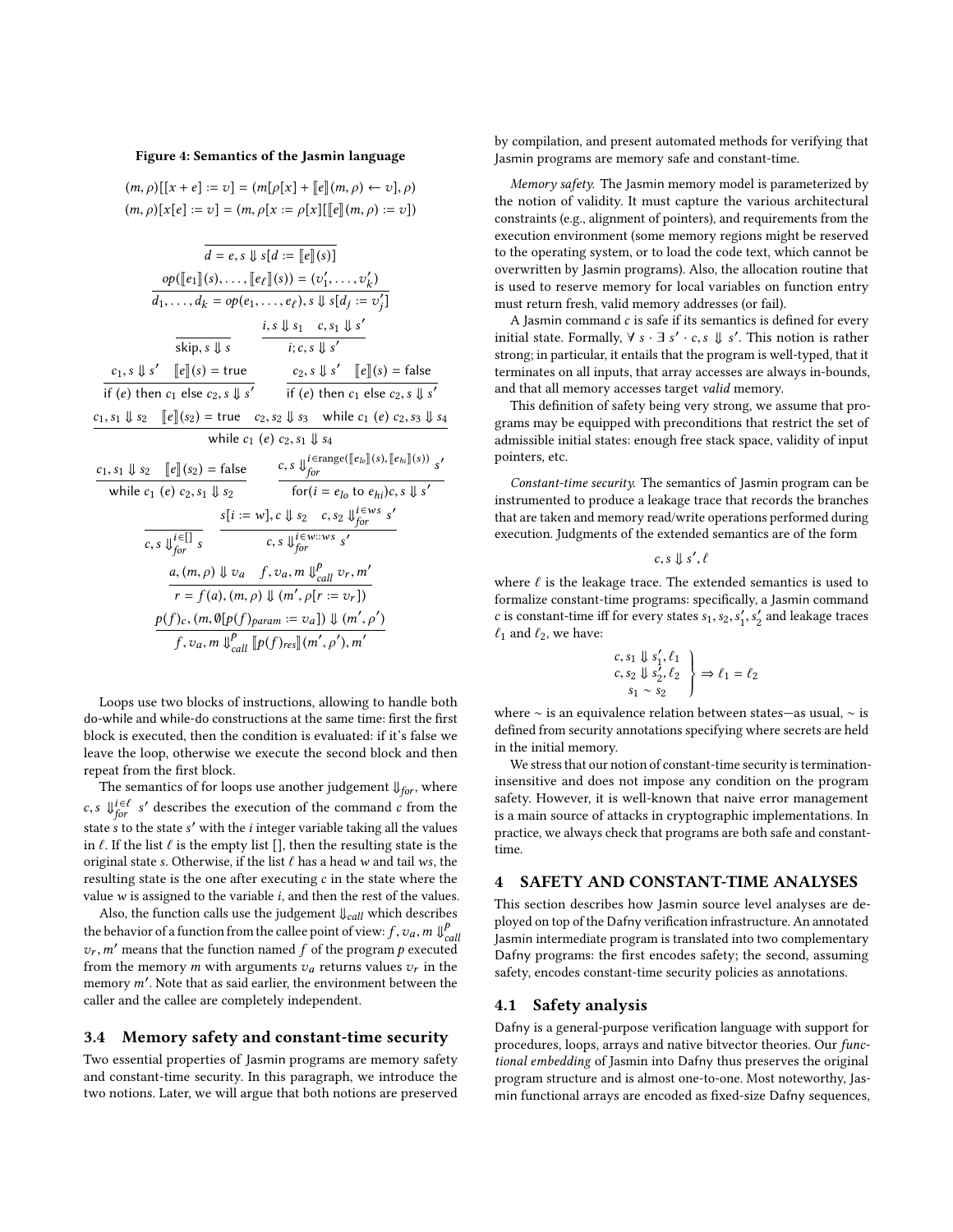<span id="page-8-0"></span>Figure 5: Annotated Montgomery Ladder in Jasmin (left) and Dafny translations for safety (middle) and constant-time (right).

|                                                              | $\cdots$                                                                          |                                                         |
|--------------------------------------------------------------|-----------------------------------------------------------------------------------|---------------------------------------------------------|
| $i = 62$ ; $i = 3$ ;                                         | $i := 62$ ; $i := 3$ ;                                                            | $i := 62; i := 3;$                                      |
| while $(i \ge s 0)$                                          | while $(i \ge s 0)$                                                               | while $(i \ge s 0)$                                     |
| $\pi/(\varpi)$ decreases i:                                  | decreases i; invariant $(4 - i)$ >> 63 == 0;                                      | free                                                    |
| // $\omega$ invariant i <= s 4;                              | invariant ( $j = 62$ )    ( $j = 63$ );                                           | invariant Public(sp);                                   |
| //@ invariant $j == 62$    $j == 63$ ;                       | free invariant $sp == old(sp);$                                                   | invariant Public(i); invariant Public( $i > 1$ );       |
| //@ invariant i >=s 0 ==> valid(sp, $8 * i$ , $8 * i + 7$ ); | invariant $i \gg 63 == 0 == 5$                                                    |                                                         |
| // $@$ security invariant public(i);                         | ValidRange(sp as int + $8 \times i$ as int, sp as int + $8 \times i$ as int + 7); | assert Public(sp as int + $8 \times i$ as int + 0); ;   |
|                                                              |                                                                                   | assert Public(sp as int + $8 * i$ as int + 7);          |
| is = i; tmp1 = $[sp + 8*1]$ ; s = tmp1;                      | $is = i$ ;                                                                        |                                                         |
| while $(i \ge s 0)$                                          | assert Valid(sp as int $+ 8 \times i$ as int $+ 0$ ); ;                           | while $(i \gg 63 == 0)$                                 |
| $//@$ decreases j;                                           | assert Valid(sp as int $+ 8 \times i$ as int $+ 7$ ); ;                           | free                                                    |
| // $\omega$ invariant j <= s 63;                             | while $(i \gg 63 == 0)$                                                           | invariant Public(j); invariant Public(j >> $63 == 0$ ); |
|                                                              | decreases i; invariant $(63 - i)$ >> 63 == 0;                                     |                                                         |
| $\cdots$                                                     | $\cdots$                                                                          |                                                         |
| $j = j$ s; $j = 1$ ;                                         | $j = js; j := j - 1;$                                                             | $j = js; j := j - 1;$                                   |
|                                                              |                                                                                   |                                                         |
| $i = 63$ ; $i = is$ ; $i == 1$ ;                             | $i := 63$ ; $i = is$ ; $i := i - 1$ ;                                             | $i := 63$ ; $i = is$ ; $i := i - 1$ ;                   |
|                                                              |                                                                                   |                                                         |
|                                                              |                                                                                   |                                                         |

and memory encoded as a global array of byte blocks; reads and writes to memory are segmented into byte-wise operations, and require memory regions to be valid, axiomatized in Dafny as two ghost annotations Valid and ValidRange. Jasmin expressions and instructions are defined using mathematical integer and bitvector arithmetic, as precluded by the Coq semantics. An annotated snippet and its translation are shown in Figure [5.](#page-8-0)

The safety of the Jasmin program is therefore reduced to the safety of the functional Dafny embedding. The Dafny verifier guarantees that a safe program terminates and is free of runtime errors such as memory accesses, array indices or shift amounts out of bounds or division by zero.

For simple straight-line Jasmin programs, including most of our benchmarks, with no procedure calls, all loops unrolled and no memory operations, safety analysis can be performed fully automatically. Nevertheless, for more modular procedures, less well-behaved while loops or memory operations, programmers can supply additional annotations describing procedure contracts, loop invariants and valid memory regions. They can also express intermediate functional correctness properties seamlessly in the Jasmin annotation language. Taking a glance at Figure [5,](#page-8-0) both loops need invariants stating that the indices i and j decrease until zero within the loop and that they stay within bounds. Moreover, the 64 bits addressed by  $sp + 8^*$  need to constitute a valid memory region.

Under the hood, the Dafny verifier checks for correctness by translating to Boogie intermediate code. The Boogie verifier then generates verification conditions that are passed to the Z3 SMT solver. Alternatively, we have implemented a specialized verification condition generator for straight-line Jasmin procedures, in the style of [\[19\]](#page-13-11). This is more effective (specifically yields smaller verification conditions) for proving certain correctness properties of Jasmin programs, and targets specific SMT solvers such as Boolec-tor that excels for bitvector arithmetic. We rely on the Haskell SBV<sup>[6](#page-8-1)</sup> library as a universal interface with SMT-Lib.

#### <span id="page-8-1"></span><sup>6</sup><https://hackage.haskell.org/package/sbv>

## 4.2 Constant-time analysis

For constant-time analysis we instrument the generated Dafny program with special Public annotations on control flow conditions, memory accesses and array accesses, entailing that they do not depend on secrets. (Jasmin conditional assignments are compiled to constant-time instructions, so they do not require such safeguards.) As for safety, programmers can express additional security properties in Jasmin as boolean assertions using the public predicate. In the example from Figure [5,](#page-8-0) safety invariants are assumed to hold (marked with free or assume in Dafny) and the  $[sp + 8^*i]$  memory read requires two security invariants stating that the values of sp and i are public inside the outer loop; the former is inferred from the procedure contract, and the second must be explicitly supplied by the programmer.

The constant-time instrumentation departs from the functional embedding described in the previous paragraph in the sense that we explore the existing translation from Dafny to Boogie to propagate constant-time security policies from Jasmin to Boogie programs. The Boogie input language has a well-defined semantics and was designed to be a convenient backend for verification tools. There, procedures are defined as a sequence of basic blocks that start with a label, contain straight-line statements with no if or while statements, and may jump at the end. To verify constant-time, we adapt a technique used by the ct-verif tool [\[4\]](#page-13-10) which reduces the constant-time security of a Boogie program to the safety of a product program that emulates two simultaneous executions of the original program. We implement a Boogie-to-Boogie transformation tailored to the translation of Jasmin programs that computes the product of each procedure by essentially making shadow copies of program variables and duplicating all statements inside basic blocks to mention shadow variables instead, with two exceptions:

- (1) procedure call statements are converted to single statements calling the product procedure with twice as many inputs and outputs, and
- (2) assertions corresponding to constant-time security policy annotations are translated to relational assertions expressing firstorder logic formulas that relate original and shadowed variables,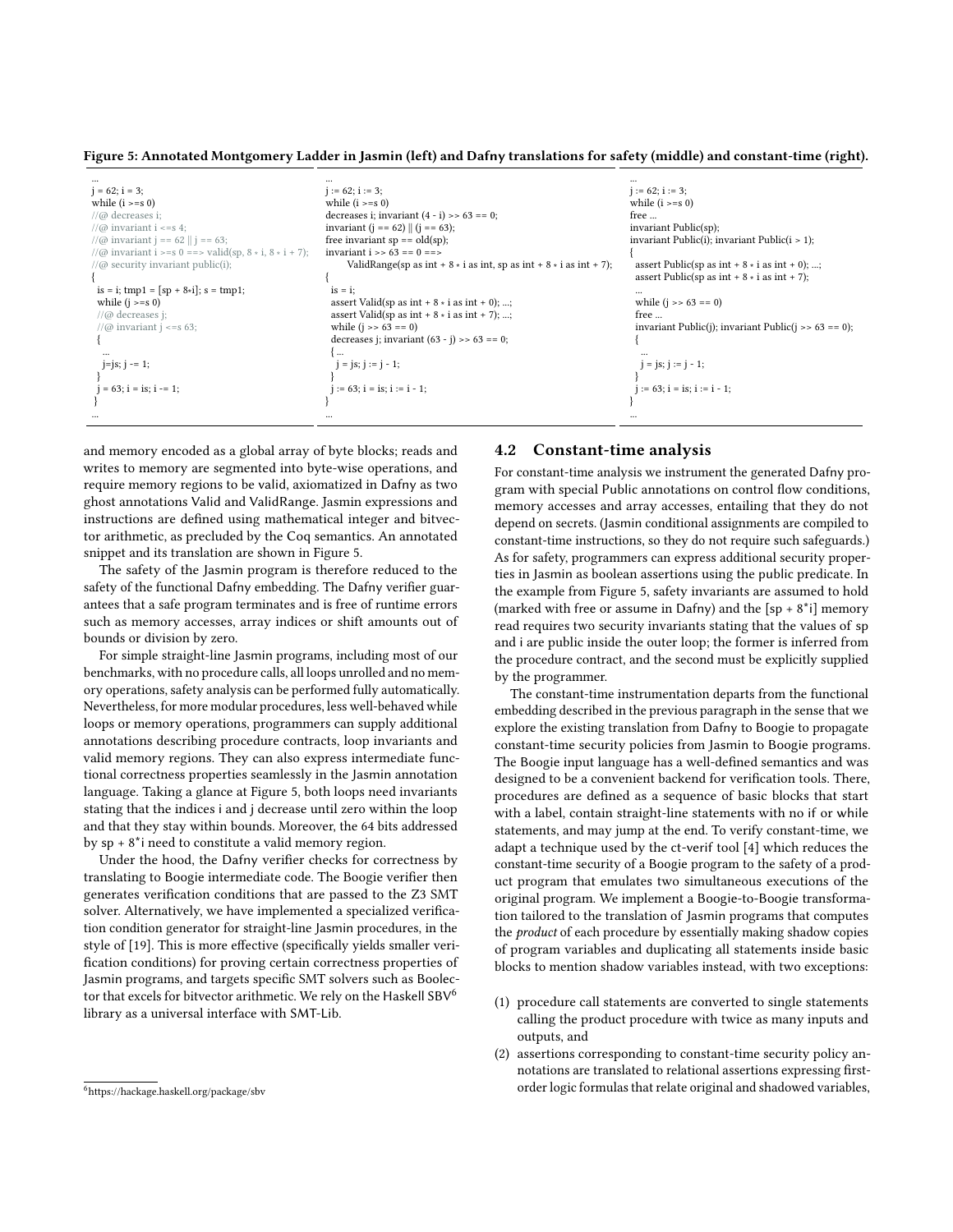by translating public(e) expressions to equality expressions  $e == e$ .shadow.

Proving that the product program is safe ensures that the equalities are always valid and suffices to conclude that the original program is sound. The soundness of this technique, that has been formally proven in Coq in [\[4\]](#page-13-10), hinges on the assumption that program paths are independent from program secrets, guaranteeing that the product program always has as many paths as the original program and can therefore be efficiently verified.

## <span id="page-9-0"></span>5 CERTIFIED COMPILER

This section first describes the architecture of the Jasmin compiler and the various compilation passes. It then states and explains its main correctness theorem and describes the proof methodology. Finally we argue that the compilation preserves the constant-time property of the programs it processes.

#### 5.1 Compilation passes

The Jasmin compiler is formally verified. Therefore, it is mainly written using the Coq programming language. However, some parts are written in OCaml. The diagram shown on the left of Figure [1](#page-1-0) summarizes its internal architecture.

The first passes parse the source program and enforce some typing rules. Then, the constant expansion pass replaces parameters by their values. Parameters are named constants whose values are known at compile-time.

Inlining replaces the function calls that are labeled inline with the body of the called function. In function calls, functions are designated by their name, thus statically determining which function is called (i.e., there are no function pointers). Also, only functions that are defined before a call-site can be inlined at this site. Therefore, (mutually) recursive functions cannot be fully inlined and recursive inlining always terminates. After inlining, the definitions of functions that are neither called nor exported are removed.

The inlining pass also introduces (copy) assignments to model communication (arguments and returned values) between the caller and the inlined callee. Thus, a renaming pass, akin to register allocation, tries to eliminates these assignments. This is particularly relevant when arguments and returned values include arrays: no copy should be introduced by the compiler. This means that the use of arrays must be linear: when an array is given as argument to a function, it can no longer be used by the caller, unless the callee returns it. As at most one copy of each array is live at the same time, no copy is ever needed.

The unrolling pass fully unrolls for-loops, whose bounds must always be statically determined. Notice that in case of nested loops, the actual value of some of these bounds may only be known after constant propagation. Therefore, this pass iterates a sequence of unrolling, constant propagation, and dead-code elimination until a fixed point is reached (or some maximal number of iterations is reached). Note that unrolling may insert new assignments in the program to set the value of the loop counter on each iteration. These assignments are labeled with a special internal inline tag. The next pass, inline assignment allocation, eliminates these assignments by a form of register allocation.

The next pass performs sharing of stack variables. This pass optimizes the memory layout of local variables: variables that are never alive at the same time can be allocated to overlapping stack regions. This is a form of register allocation. The constant propagation optimization is run again after this pass.

The register array expansion pass translates arrays (which in Jasmin are meant to represent a collection of registers or contiguous memory addresses) into register variables or stack variables. This requires that all accesses to the arrays are done through statically determined indices.

The lowering pass translates high-level Jasmin instructions into low-level, architecture-dependent instructions. Because Jasmin features both low-level and high-level instructions, lowering does not require to switch between intermediate representations; however, it is expected that all high-level instructions are removed after this pass. This pass is also responsible for translating conditional expressions into the flag-based conditional instructions that are featured by the target architecture. This is examplified by the case of the AddCarry instruction: it takes three arguments (two machine integers and a carry) and returns two values (one machine integer and a carry). It is a high-level instruction, and therefore represents all additions of machine integers, with or without carry. The x64 architecture instruction set features, in particular, the operators ADD and ADC to perform additions. Only the second form receives an explicit carry as argument. Both return one machine integer and affect many boolean flags. The lowering pass thus replaces the generic AddCarry with the adequate ADD or ADC machine instruction, depending on the expression that is given as the carry argument.

The register allocation pass renames variables to match the names of the architecture registers. This pass does not attempt to spill any variable to memory; it checks that there exists a mapping from program variables that are labeled with the register storage modifier to architecture registers, and infers such a mapping. The compiler fails if no such mapping exists. Register allocation takes into account the various architectural constraints: some instructions require the output register to be the same as one of the arguments; some instructions require that some operands are assigned to specific registers. This last constraint includes the correct handling of flags.

The register allocation is performed by a simple, greedy algorithm, derived from linear scan [\[32\]](#page-14-2). The resulting allocation is flow-insensitive: within a given function, a variable is always allocated to the same register. To compensate for this limitation, a dedicated pass renames variables according to their liveness ranges, using an SSA-like form. Once again, the constant propagation pass is applied to eliminate instructions that have no effect.

The stack allocation pass puts all local (stack) variables into a single memory region that is allocated on function entry and freed on function exit. It also takes care of the remaining arrays: each access to a stack array is thus translated as a corresponding memory operation. At the end of this pass, all arrays have been removed from the program.

The previous pass marks the end of the middle-end transforming the structured intermediate representation of Jasmin. The linearization pass, transforms the program into an unstructured list of instructions with named labels and gotos. This representation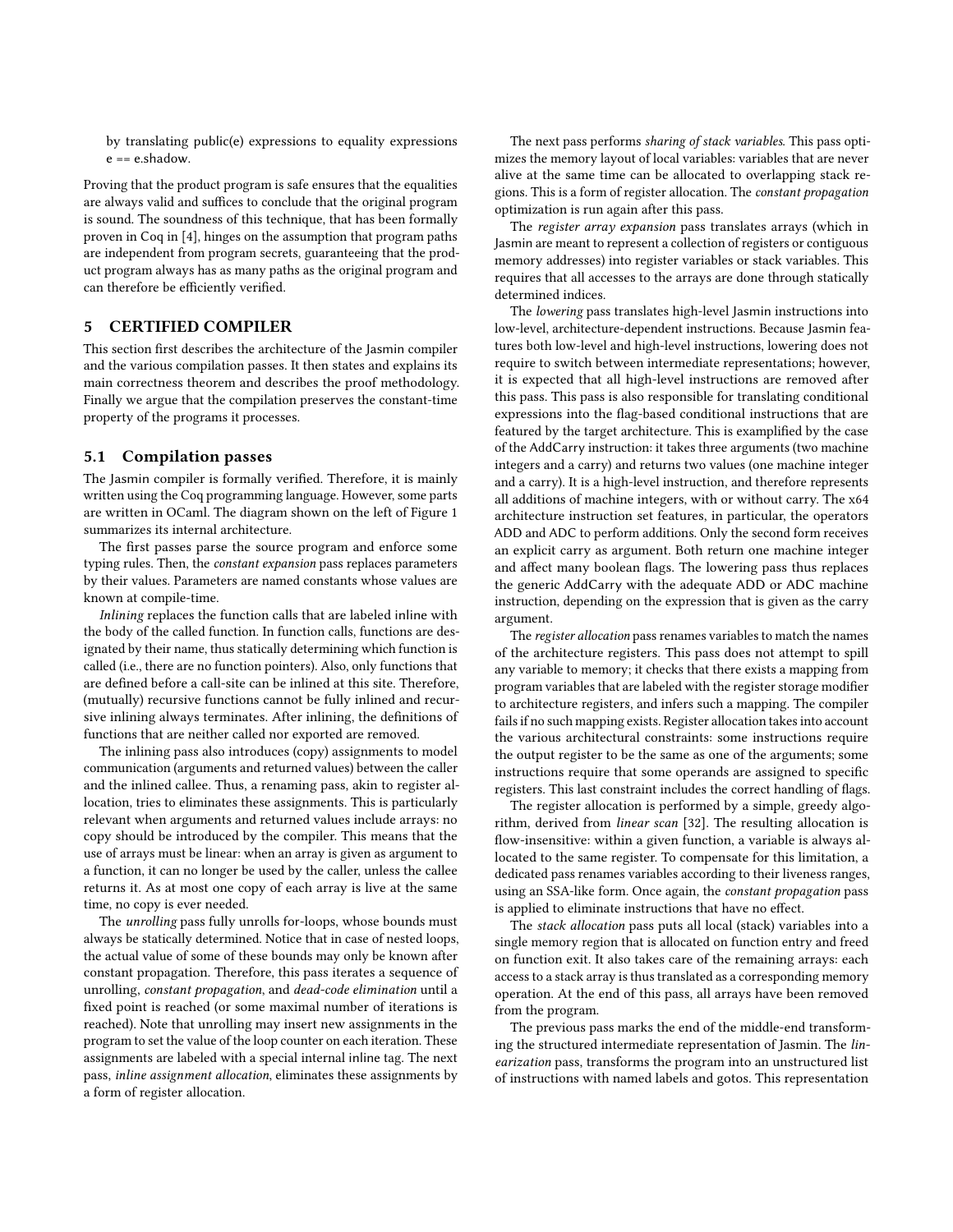is then straightforwardly translated into assembly. The assembly generation pass enforces the architectural constraints (two address instructions, forced registers). In this respect, it acts as a validation of the earlier register allocation pass. Finally, this assembly representation can be pretty-printed into usual syntax to be used by an off-the-shelf assembler or inlined into programs written in other languages (e.g., C, Rust).

# 5.2 Compiler correctness

The main correctness theorem of the Jasmin compiler is stated as follows. For each source program, if the compilation succeeds and produces a target program, then every execution of the source corresponds to an execution of the target. Here, execution means terminating and without errors. Formally, we have the following statement.

Theorem 5.1 (Jasmin compiler correctness).

 $\forall p p', \text{compile}(p) = \text{ok}(p') \rightarrow$  $\forall f, f \in$  exports $(p) \rightarrow$  $\forall v_a$  m  $v_r$  m', enough-stack-space(f, p', m) →  $f, v_a, m \Downarrow_{call}^p v_r, m' \rightarrow f, v_a, m \Downarrow_{call}^{p'} v_r, m'$ 

In this statement,  $\exp( p )$  refers to the exported entry points of program  $p$ : non-exported functions do not appear in the target program; all calls to these functions have been inlined. Stack variables are allocated to the memory during the compilation: therefore, the compiler only preserves the semantics from initial memories in which there is enough free stack space to execute the compiled program. This property is captured by the enough-stack-space $(f, p', m)$ predicate. Since target programs do not call functions, this predicates only states that the stack variables of the function  $f$  in the compiled program can be allocated in the initial memory m.

The conclusion of the theorem refers to the semantics of the target assembly language (x64). It is formally defined in Coq, with an accurate bit-level definition of all the instructions involved in our benchmarks.

Notice that the memories and input and output values are the same for both source and target levels: the semantics of all intermediate language share the same definitions of values and the same memory model.

Since the target language (assembly) is deterministic, for safe source programs, this theorem implies that every execution of the target corresponds to an execution of the source.

This theorem also implies that safe source programs are compiled to safe target programs, with the caveat that compiled programs may consume more stack space than the source programs. More precisely, given a source program that is safe under some precondition, the compiled program, for any initial state satisfying the precondition, will either run without run-time error, or fail by lack of stack space.

### 5.3 Proof methodology

The Jasmin compiler is written in OCaml and in Coq. The Coq part is formally verified, i.e., its correctness is stated and proved once and for all. The OCaml part is two-fold. On the one hand, the impure interface with the outer world (source code parsing, assembly pretty printing) is trusted.<sup>[7](#page-10-0)</sup> On the other hand, some compilation passes call an external oracle: this oracle is written in OCaml but is not trusted; its result is validated on every run by a Coq routine that is itself verified. This lightweight proof technique, known as translation validation [\[29\]](#page-13-16), is applied to many passes.

Moreover, all the validated passes only use two checkers: one is dedicated to the stack-allocation pass; the other deals with the register-allocation passes.

The checker for stack-allocation ensures that enough memory is allocated for all the local variables and that each stack access (including array accesses) is properly translated to the corresponding memory access. Its soundness relies on the safety of the source program: the fact that all array accesses are in bounds ensures that all variables can be allocated to a single memory region.

The other validator checks that the two programs (before and after the transformation) precisely have the same structure up to some renaming. This validator is parameterized by the class of renaming that is allowed, so that it can be used in multiple passes: changes in variable names after unrolling, stack sharing and register allocation, and transformation of array indexings into variable accesses after register-array expansion.

The structure of the correctness proof follows the structure of the compiler itself: each pass is proved correct and the main theorem is a composition of these lemmas. The correctness of a compilation pass is proved through a simulation relation, which is a relational invariant of the simultaneous executions of the source and target programs.

#### 5.4 Constant-time preservation

In addition to functional behaviour and safety, the compiler preserves constant-time security of programs. As for Jasmin programs, one can define an instrumented semantics of assembly programs, where leakage traces record the sequence of addresses accessed and program point visited during execution. One then shows that the compiler preserves constant-time: if a Jasmin program is safe and constant-time, then the generated assembly program is constanttime. Therefore, it is legitimate to prove that Jasmin programs are constant-time, using the methodology and automated tool from Section [4.](#page-7-0)

The proof of constant-time preservation for the compiler is decomposed into proving that every individual pass preserves the constant-time property. Moreover, the proof for each individual pass has a similar structure. We use a stronger statement of semantic preservation, in particular making explicit the simulation relation for this pass, and consider how this pass transforms memory accesses and branches and argue that it does so in a constant-time preserving fashion. This involves considering two executions of the target program, and distinguishing between leakages that are inherited from a similarly leaky instruction of the source program (in this case we use the hypothesis that the source program is constanttime) or are constant memory accesses (in this case no information is leaked). More formally, we rely on several crucial facts: first, compilation does not introduce branching instructions. In particular, conditional moves are compiled into CMOV instructions, and

<span id="page-10-0"></span> $^7\mathrm{The}$  size of the trusted code base of Jasmin could be reduced; for instance, there are techniques for validating parsers [\[25\]](#page-13-17). We leave this as further work.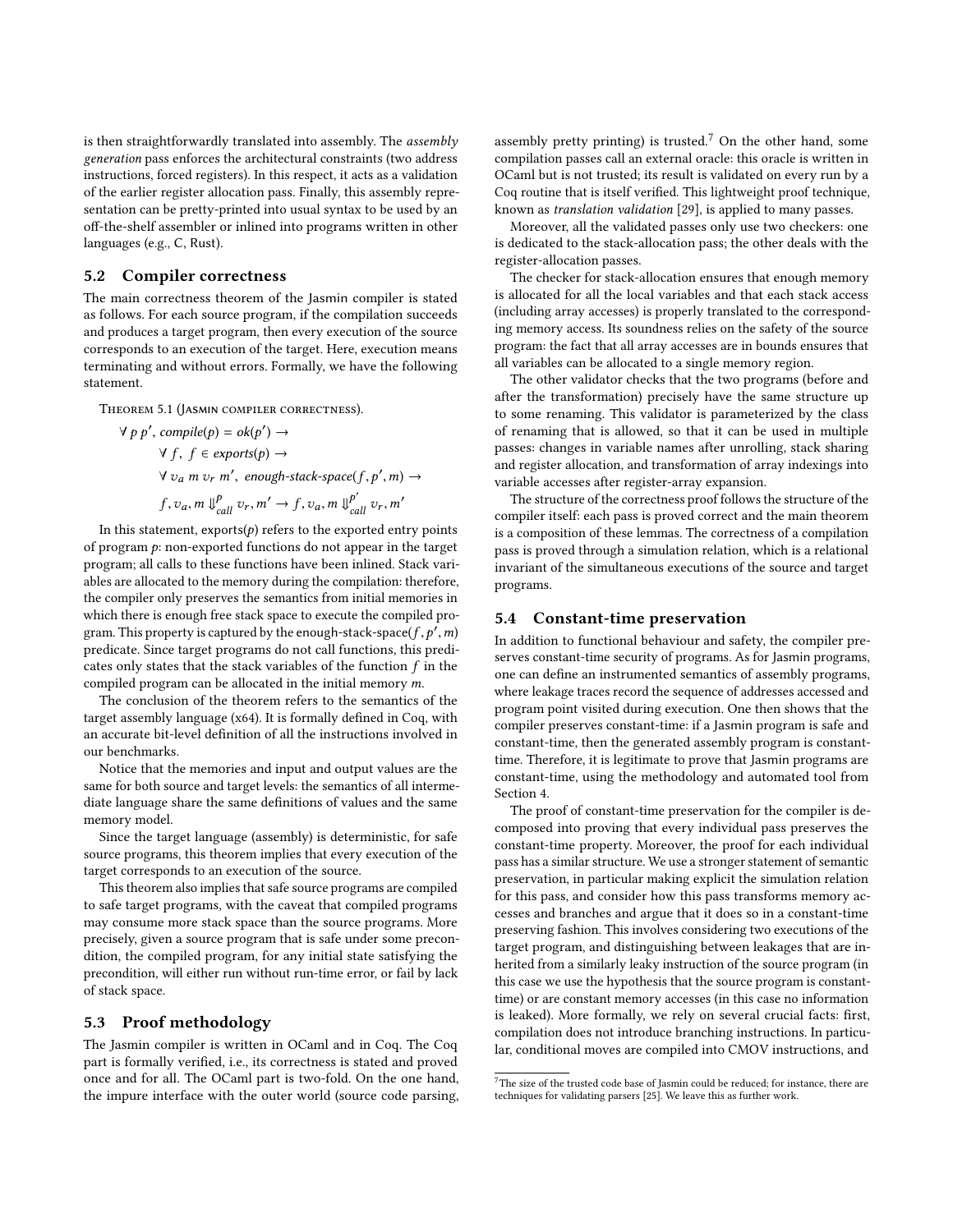therefore have no impact on the leakage trace. Second, it is always correct to (unconditionally) remove leaks through memory accesses and branches, as they are similarly removed from all traces. This is used, e.g. to justify constant propagation and loop unrolling, which may remove (constant) branches. Third, in some cases, compilation may introduce leaky instructions. When arrays and local variables are allocated to the stack, the accesses to these variables become observable in the leakage trace; but said leakage cannot depend on secrets.

Remark. We stress that preservation of the constant-time property can be affected by aggressive compilers, which may use optimizations to tabulate expensive functions and transform constanttime computations into memory loads; or to introduce case analysis on (secret) values that are known to have a small range and transform constant-time computations into branches. By design, such optimizations are not supported by the Jasmin compiler. In any case, one could argue that constant-time verification should be performed at assembly-level, eliminating the need to impose restrictions on the compiler. However, we argue that our current approach provides a reasonable compromise, with the added benefit to simplify interface with state-of-the-art verification technology.

As a final note, we observe that it would be desirable to prove preservation of constant-time using the Coq proof assistant. We leave this for future work.

#### 5.5 Statistics

The compiler comprises about 25k lines of Coq files (not including third-party libraries), which produces about 25k lines of extracted OCaml. This certified code is complemented with 5k lines of trusted hand-written OCaml, and a few thousands lines of untrusted handwritten OCaml.

## 6 EVALUATION

We have evaluated the performance of compiled Jasmin programs using supercop (System for Unified Performance Evaluation Related to Cryptographic Operations and Primitives), a toolkit for measuring the performance of cryptographic software. In this work we looked at version 20170105 of the toolkit and we selected a representative set of implementations that have been hand-crafted using the qhasm language. These implementations are given as assembly programs, but they include the corresponding qhasm input program as annotations. We developed an automatic translator that starts from such assembly implementations, extracts the original qhasm code, and then automatically generates functionally equivalent Jasmin programs–for the overwhelming majority of qhasm instructions the translation is one-to-one.

Benchmarking procedure. A supercop release contains all the machinery required to carry out performance evaluation on a specific computer; any computer can be used as a representative for a particular architecture and collected data can be submitted to a central repository of collected benchmarks. In our work we have focused on execution time and we have adapted the evaluation scripts to consider specific implementations of our interest and collect highprecision clock-cycle counts. This means, in particular, that all of the implementations produced by the Jasmin compiler needed to be

<span id="page-11-0"></span>Table 1: Comparison of Jasmin-generated assembly and qhasm-generated assembly. Numbers shown correspond to supercop clock-cycle counts.

| Implementation        | qhasm   | lasmin  | Ratio |
|-----------------------|---------|---------|-------|
| X25519-4limb-base     | 147084  | 148 914 | 1.012 |
| $X25519-4$ limh       | 147890  | 148 922 | 1.006 |
| X25519-4limb-jasmin   |         | 143 982 |       |
| X25519-5limb-base     | 148 354 | 147 200 | 0.992 |
| X25519-5limb          | 148 572 | 147090  | 0.990 |
| ed25519-5limb-keypair | 55 364  | 56594   | 1.022 |
| ed25519-5limb-sign    | 83430   | 85038   | 1.019 |
| ed25519-5limb-open    | 182.520 | 188 180 | 1.031 |
| salsa20               | 12322   | 12460   | 1.011 |
| salsa20-xor           | 12 208  | 12.252  | 1.004 |

compliant with calling conventions imposed by gcc version 5.4.0. The machine we used is equipped with an Intel Core i7-6500U processor, clocked at 2.50 GHz, with 16 GB of RAM, running Ubuntu version 16.04. Turbo boost was disabled in all measurements. To collect clock-cycle measurements we configured supercop to use gcc -O3. (The optimization level is irrelevant for assembly implementations, and it affects equally implementations that mix C code with assembly implementations compiled from Jasmin or qhasm.) Each implementation is executed 10 000 times and the median of clock-cycle counts is taken as final result.

Benchmarking results. Table [1](#page-11-0) displays results we collected by first measuring the speed of the original assembly implementations generated from qhasm programs, and then measuring the assembly implementations compiled from the translated Jasmin code. Concretely, we looked at two implementations of Curve25519, for different representations of the underlying field, at the Ed25519 signature scheme [\[14\]](#page-13-18), and at the salsa20 stream cipher. supercop testing procedures were used to ensure that both the original implementation and the new implementation are functionally correct. Our results show that, for all implementations that we have obtained using this procedure, the Jasmin toolchain essentially preserves the performance of the original implementation.

High-efficiency Jasmin. To further demonstrate that high-level programming in Jasmin is not opposite of high-efficiency, we have manually optimized the Jasmin Montgomery ladder implementation depicted in Figure [3,](#page-5-0) by carefully reordering instructions, maximizing the use of registries, and directly using the  $\#x86$  MOV(0) instruction for some variable assignments. A more detailed description of this optimized implementation is given in Appendix [B.](#page-15-0) In fact, our optimized X25519-4limb-jasmin implementation $8$  drops below 144k clock-cycles and beats the equivalent qhasm implementation in supercop. We believe that the same optimizations could be also performed in qhasm, but in a less modular and more expensive way, and without a proof of semantics preservation.

<span id="page-11-1"></span><sup>8</sup>Benchmarked using the -nolea flag to disable load effective address instructions.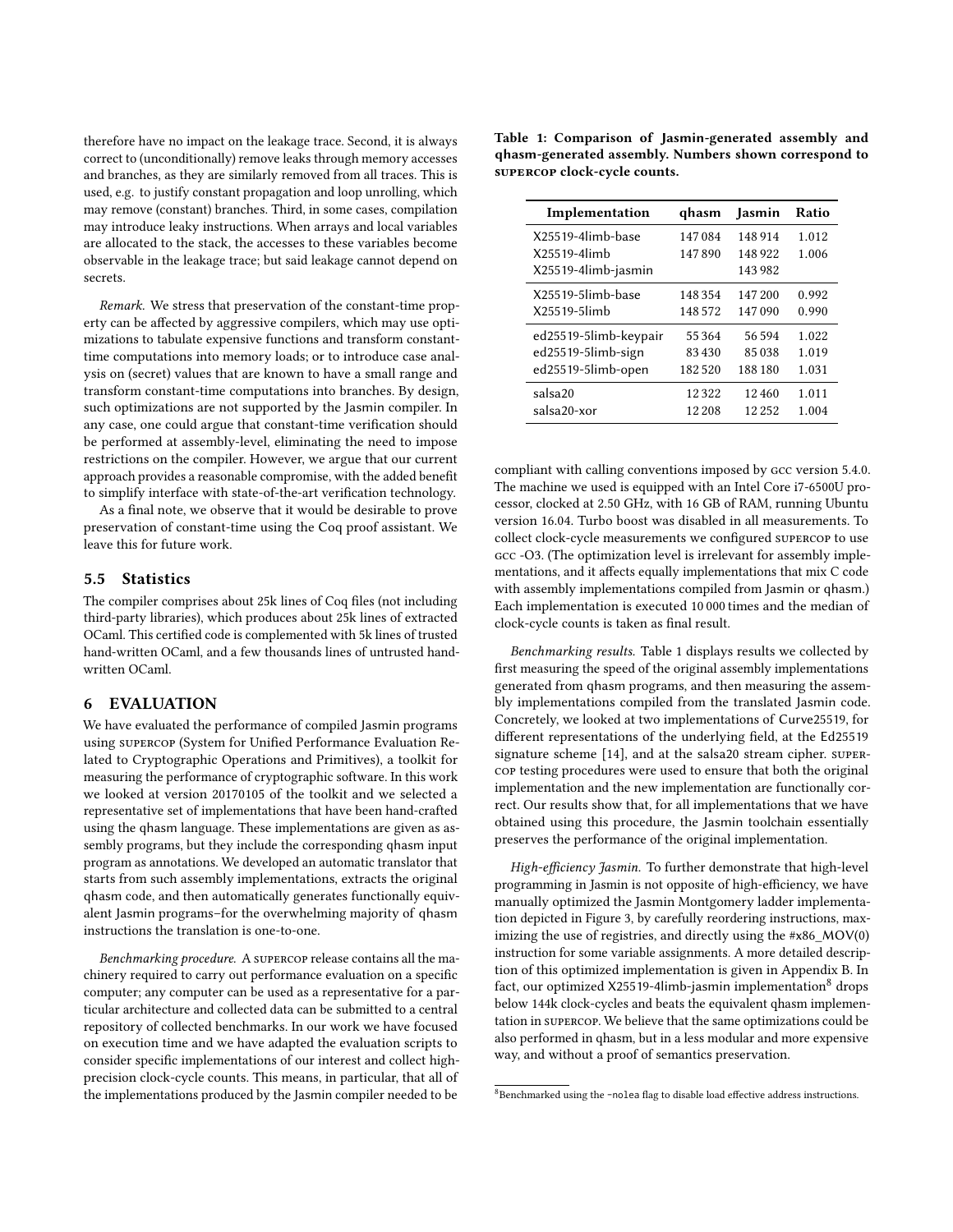Benchmarking verification. All the benchmarked implementations were proved safe and constant-time at the source level using the tool presented in Section [4,](#page-7-0) and hence are guaranteed to retain these properties at the machine-level, as per the discussion in Section [5.](#page-9-0) The vast majority of qhasm-translated programs are written in a straight-line style and were automatically proven, given a two-line top-level specification of valid memory regions (safety) and public inputs (constant-time). Verification is more effective for Jasmin-style code with high-level control flow structures, especially loops, but may require suitable programmer-supplied annotations typical of high-level functional correctness proofs. This is the case of some salsa20 fragments containing loops that manipulate memory regions, and our X25519-4limb-jasmin implementation (Figure [5\)](#page-8-0).

## 7 RELATED WORK

Verification of Curve25519. There have been several efforts to reason formally about the functional correctness of Curve25519.

Chen et al. [\[19\]](#page-13-11) prove functional correctness of a qhasm implementation of scalar multiplication. In their approach, functional correctness is captured by a post-condition stating that the program computes its intended result. Moreover, the verification process requires the programmer to annotate the qhasm code with assertions that establish relations between relevant intermediate values in the code. For instance, applying their approach to modular multiplication requires the programmer to insert an assertion at the program point where multiplication was completed, and insert subsequent assertions referring to the intermediate value at various points in the modular reduction step. Starting from a qhasm program with sufficiently many annotations, their approach generates a set of proof goals, which are automatically translated to the Boolector SMT solver [\[30\]](#page-14-0) that attempts to discharge them automatically. When the SMT solver is not powerful enough to complete the proof that these intermediate results suffice to imply the post-condition, then the proof is completed in Coq. Intuitively, moving to Coq is necessary whenever there is a semantic gap—in this case due to complex algebraic arguments—between the expressed post-condition (e.g.  $x = y \times x \mod 2p$ ) and the assertions that can be proved by the SMT solver, which typically encode details of how the modular reduction is carried out within the program (e.g., by first reducing modulo  $2^{256}$  and then adjusting the result). This approach has the important benefit of reasoning directly over assembly code. However, it is labour-intensive, and delivers weak guarantees, since the qhasm language has no formal semantics.

Zinzindohoué and co-workers [\[36\]](#page-14-3) use an approach based on refinement types for verifying functional correctness of an implementation of Curve25519 written in a stateful, verification-aware, higher-order functional programming language from the ML family. However, the assembly code is very inefficient. In a recent work, Bhargavan and co-workers [\[16,](#page-13-19) [35\]](#page-14-4) propose a different approach for generating efficient and functionally verified C implementations; however, the fastest implementations are obtained using an unverified compiler. In an independent work, Erbsen et al. [\[22\]](#page-13-20) propose yet another alternative approach for synthesizing functionally correct and efficient implementations from high-level specifications written in Coq. Finally, Bernstein and Schwabe [\[15\]](#page-13-21) develop an automated tool for proving functional correctness of a C implementation of

Curve25519. Starting from a sufficiently-annotated C implementation, the gfverif tool generates a set of algebraic equalities which are sufficient to guarantee functional correctness and can be proved automatically using a symbolic computation tool. All these approaches yield strong guarantees on the source programs, but the assembly code is generated with untrusted tools, which is clearly undesirable for high-assurance software. Most of these approaches also depart significantly from current practices, and require programmers to adopt non-conventional languages, which may be a serious obstacle to adoption. In addition, none of these works consider side-channel security of the assembly implementations—side-channel security of C implementations is discussed in [\[16\]](#page-13-19), but obviates the security gap in modern compilers [\[21\]](#page-13-4).

Other work. Our work is also closely related to Vale [\[17\]](#page-13-22), which leverages the Dafny verifier to provide a framework for proving functional correctness and side-channel resistance of highperformance assembly code. The Vale language provides high-level control-flow structures that simplify the writing and verification of cryptographic routines. In contrast to Jasmin, the Vale compiler is not verified: all verification is performed on the generated annotated assembly.

Almeida et al. [\[2,](#page-13-23) [3\]](#page-13-24) propose a general methodology for obtaining strong guarantees for assembly-level implementations, through proving simultaneously the three properties, using a C implementation of MEE-CBC as an illustrative case study. Their approach relies on a combination of multiple tools, including EasyCrypt for proving security of algorithmic descriptions, Frama-C for proving functional equivalence between algorithmic descriptions and C implementations, CompCert for proving functional equivalence between C implementations and assembly code, and a formally verified type system for constant-time for side-channel security.

Appel [\[5\]](#page-13-25) leverages the Verified Software Toolchain [\[6\]](#page-13-12) to prove functional correctness of an assembly-level implementation of SHA256 generated using the CompCert compiler [\[28\]](#page-13-26). In a related effort, Beringer and co-workers [\[10\]](#page-13-27) further leverage the Foundational Cryptographic Framework [\[31\]](#page-14-5) to prove, in addition to functional correctness, cryptographic security of an assembly-level implementation of HMAC. Recently, Ye and co-workers [\[34\]](#page-14-6) have extended this approach for proving correctness and cryptographic security of the mbedTLS implementation of HMAC-DRGB.

Beyond these works on validating cryptographic implementations, there is a significant amount of work on building verified compilers and formal models of assembly languages.

There has been a significant amount of work on analyzing sidechannel resistance of cryptographic implementations. Our work is most closely related to static analyses for cryptographic constanttime, including [\[8,](#page-13-28) [33\]](#page-14-7), and specially to the product-based approach of ct-verif [\[4\]](#page-13-10). However, ct-verif targets LLVM intermediate representation, leaving open the question of carrying the results of the analysis to assembly code, while we target code that is significantly closer to assembly, and (informally) argue that the Jasmin compiler preserves cryptographic constant-time.

#### 8 CONCLUSION

Jasmin is a framework for building high-speed and high-assurance cryptographic implementations using a programming language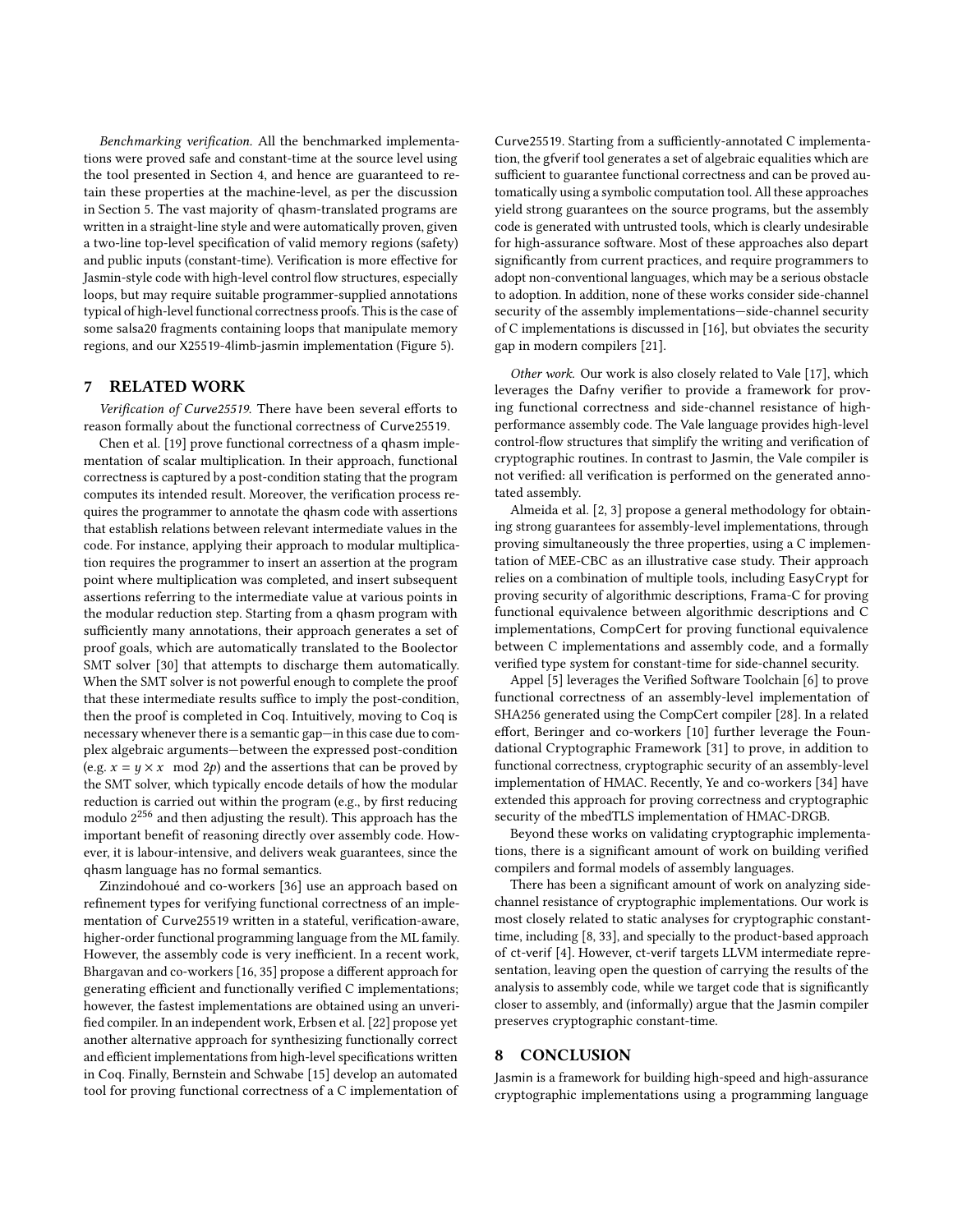that simultaneously guarantees control on the generated assembly and verifiability of the source programs. We justify our design with proofs that the Jasmin compiler preserves behavior, safety, and constant-time security of source programs; the main correctness result—semantics preservation—is formally verified in the Coq proof assistant.

Our main pending task is proving functional correctness of Jasmin programs. We are completing a foundational (i.e. formally verified in Coq) infrastructure for proving correctness of Jasmin programs, and intend to leverage prior work on certified tactics for arithmetic to achieve higher automation. Another task is to build a foundational infrastructure for proving functional equivalence between two Jasmin implementations. We plan to use these tools in combination for proving functional correctness of our Jasmin implementation of Curve25519. Moreover, we intend to include support for richer instruction sets, and for different architectures. As a first step, we intend to add support for vector instructions that are routinely used in cryptographic implementations.

Acknowledgments. This work is partially supported by ONR Grants N000141210914 and N000141512750, by Google Chrome University, by Cátedra PT-FLAD em Smart Cities & Smart Governance, and by Project "TEC4Growth - Pervasive Intelligence, Enhancers and Proofs of Concept with Industrial Impact/NORTE-01-0145-FEDER- 000020" Financed by the North Portugal Regional Operational Programme (NORTE 2020), under the PORTUGAL 2020 Partnership Agreement, and through the European Regional Development Fund (ERDF).

#### REFERENCES

- <span id="page-13-0"></span>[1] Nadhem J. AlFardan and Kenneth G. Paterson. 2013. Lucky Thirteen: Breaking the TLS and DTLS Record Protocols. In IEEE Symposium on Security and Privacy, SP 2013. IEEE Computer Society, 526–540.
- <span id="page-13-23"></span>[2] José Bacelar Almeida, Manuel Barbosa, Gilles Barthe, and François Dupressoir. 2013. Certified computer-aided cryptography: efficient provably secure machine code from high-level implementations. In ACM CCS 13, Ahmad-Reza Sadeghi, Virgil D. Gligor, and Moti Yung (Eds.). ACM Press, 1217–1230.
- <span id="page-13-24"></span>[3] José Bacelar Almeida, Manuel Barbosa, Gilles Barthe, and François Dupressoir. 2016. Verifiable Side-Channel Security of Cryptographic Implementations: Constant-Time MEE-CBC. In FSE 2016 (LNCS), Thomas Peyrin (Ed.), Vol. 9783. Springer, Heidelberg, 163–184. [https://doi.org/10.1007/978-3-662-52993-5\\_9](https://doi.org/10.1007/978-3-662-52993-5_9)
- <span id="page-13-10"></span>[4] Jose Carlos Bacelar Almeida, Manuel Barbosa, Gilles Barthe, François Dupressoir, and Michael Emmi. 2016. Verifying Constant-time Implementations. In 25th USENIX Security Symposium (USENIX Security 16). USENIX Association, Austin, TX. [https://www.usenix.org/conference/usenixsecurity16/technical-sessions/](https://www.usenix.org/conference/usenixsecurity16/technical-sessions/presentation/almeida) [presentation/almeida](https://www.usenix.org/conference/usenixsecurity16/technical-sessions/presentation/almeida)
- <span id="page-13-25"></span>[5] Andrew W. Appel. 2015. Verification of a Cryptographic Primitive: SHA-256. ACM Trans. Program. Lang. Syst. 37, 2 (2015), 7:1–7:31. [https://doi.org/10.1145/](https://doi.org/10.1145/2701415) [2701415](https://doi.org/10.1145/2701415)
- <span id="page-13-12"></span>[6] Andrew W Appel, Robert Dockins, Aquinas Hobor, Lennart Beringer, Josiah Dodds, Gordon Stewart, Sandrine Blazy, and Xavier Leroy. 2014. Program logics for certified compilers. Cambridge University Press.
- <span id="page-13-8"></span>[7] Michael Barnett, Bor-Yuh Evan Chang, Robert DeLine, Bart Jacobs, and K. Rustan M. Leino. 2005. Boogie: A Modular Reusable Verifier for Object-Oriented Programs. In Formal Methods for Components and Objects, 4th International Symposium, FMCO 2005, Amsterdam, The Netherlands, November 1-4, 2005, Revised Lectures (Lecture Notes in Computer Science), Frank S. de Boer, Marcello M. Bonsangue, Susanne Graf, and Willem P. de Roever (Eds.), Vol. 4111. Springer, 364– 387. [https://doi.org/10.1007/11804192\\_17](https://doi.org/10.1007/11804192_17)
- <span id="page-13-28"></span>[8] Gilles Barthe, Gustavo Betarte, Juan Diego Campo, Carlos Daniel Luna, and David Pichardie. 2014. System-level Non-interference for Constant-time Cryptography. In ACM CCS 14, Gail-Joon Ahn, Moti Yung, and Ninghui Li (Eds.). ACM Press, 1267–1279.
- <span id="page-13-13"></span>[9] Evmorfia-Iro Bartzia and Pierre-Yves Strub. 2014. A Formal Library for Elliptic Curves in the Coq Proof Assistant. In Interactive Theorem Proving - 5th International Conference, ITP 2014, Held as Part of the Vienna Summer of Logic, VSL 2014, Vienna, Austria, July 14-17, 2014. Proceedings (Lecture Notes in Computer

Science), Gerwin Klein and Ruben Gamboa (Eds.), Vol. 8558. Springer, 77–92. [https://doi.org/10.1007/978-3-319-08970-6\\_6](https://doi.org/10.1007/978-3-319-08970-6_6)

- <span id="page-13-27"></span>[10] Lennart Beringer, Adam Petcher, Katherine Q. Ye, and Andrew W. Appel. 2015. Verified Correctness and Security of OpenSSL HMAC. In 24th USENIX Security Symposium, USENIX Security 15, Washington, D.C., USA, August 12- 14, 2015., Jaeyeon Jung and Thorsten Holz (Eds.). USENIX Association, 207– 221. [https://www.usenix.org/conference/usenixsecurity15/technical-sessions/](https://www.usenix.org/conference/usenixsecurity15/technical-sessions/presentation/beringer) [presentation/beringer](https://www.usenix.org/conference/usenixsecurity15/technical-sessions/presentation/beringer)
- <span id="page-13-6"></span>[11] Dan Bernstein. Writing high-speed software. (????).<http://cr.yp.to/qhasm.html>
- <span id="page-13-1"></span>[12] Daniel J. Bernstein. 2005. Cache-timing attacks on AES. (2005). [http://cr.yp.to/](http://cr.yp.to/antiforgery/cachetiming-20050414.pdf) [antiforgery/cachetiming-20050414.pdf.](http://cr.yp.to/antiforgery/cachetiming-20050414.pdf)
- <span id="page-13-15"></span>[13] Daniel J. Bernstein. 2006. Curve25519: New Diffie-Hellman Speed Records. In PKC 2006 (LNCS), Moti Yung, Yevgeniy Dodis, Aggelos Kiayias, and Tal Malkin (Eds.), Vol. 3958. Springer, Heidelberg, 207–228.
- <span id="page-13-18"></span>[14] Daniel J. Bernstein, Niels Duif, Tanja Lange, Peter Schwabe, and Bo-Yin Yang. 2011. High-Speed High-Security Signatures. In CHES 2011 (LNCS), Bart Preneel and Tsuyoshi Takagi (Eds.), Vol. 6917. Springer, Heidelberg, 124–142.
- <span id="page-13-21"></span>Dan Berstein and Peter Schwabe. 2015. gfverif: fast and easy verification of finite-field arithmetic. (2015).<http://gfverif.cryptojedi.org/>
- <span id="page-13-19"></span>[16] Karthikeyan Bhargavan, Antoine Delignat-Lavaud, Cédric Fournet, Catalin Hritcu, Jonathan Protzenko, Tahina Ramananandro, Aseem Rastogi, Nikhil Swamy, Peng Wang, Santiago Zanella Béguelin, and Jean Karim Zinzindohoué. 2017. Verified Low-Level Programming Embedded in F. CoRR abs/1703.00053 (2017).<http://arxiv.org/abs/1703.00053>
- <span id="page-13-22"></span>[17] Barry Bond, Chris Hawblitzel, Manos Kapritsos, K. Rustan M. Leino, Jacob R. Lorch, Bryan Parno, Ashay Rane, Srinath Setty, and Laure Thompson. 2017. Vale: Verifying High-Performance Cryptographic Assembly Code. In 26th USENIX Security Symposium (USENIX Security 17). USENIX Association, Vancouver, BC. [https://www.usenix.org/conference/usenixsecurity17/technical-sessions/](https://www.usenix.org/conference/usenixsecurity17/technical-sessions/presentation/bond) [presentation/bond](https://www.usenix.org/conference/usenixsecurity17/technical-sessions/presentation/bond)
- <span id="page-13-2"></span>[18] Billy Bob Brumley, Manuel Barbosa, Dan Page, and Frederik Vercauteren. 2012. Practical Realisation and Elimination of an ECC-Related Software Bug Attack. In CT-RSA 2012 (LNCS), Orr Dunkelman (Ed.), Vol. 7178. Springer, Heidelberg, 171–186.
- <span id="page-13-11"></span>[19] Yu-Fang Chen, Chang-Hong Hsu, Hsin-Hung Lin, Peter Schwabe, Ming-Hsien Tsai, Bow-Yaw Wang, Bo-Yin Yang, and Shang-Yi Yang. 2014. Verifying<br>Curve25519 Software. In *ACM CCS 14*, Gail-Joon Ahn, Moti Yung, and Ninghui Li (Eds.). ACM Press, 299–309.
- <span id="page-13-9"></span>[20] Leonardo Mendonça de Moura and Nikolaj Bjørner. 2008. Z3: An Efficient SMT Solver. In Tools and Algorithms for the Construction and Analysis of Systems, 14th International Conference, TACAS 2008, Held as Part of the Joint European Conferences on Theory and Practice of Software, ETAPS 2008, Budapest, Hungary, March 29-April 6, 2008. Proceedings (Lecture Notes in Computer Science), C. R. Ramakrishnan and Jakob Rehof (Eds.), Vol. 4963. Springer, 337–340. [https://doi.](https://doi.org/10.1007/978-3-540-78800-3_24) [org/10.1007/978-3-540-78800-3\\_24](https://doi.org/10.1007/978-3-540-78800-3_24)
- <span id="page-13-4"></span>[21] Vijay D'Silva, Mathias Payer, and Dawn Xiaodong Song. 2015. The Correctness-Security Gap in Compiler Optimization. In 2015 IEEE Symposium on Security and Privacy Workshops, SPW 2015, San Jose, CA, USA, May 21-22, 2015. IEEE Computer Society, 73–87.<https://doi.org/10.1109/SPW.2015.33>
- <span id="page-13-20"></span>[22] Andres Erbsen, Jade Philipoom, Jason Gross, Robert Sloan, and Adam Chlipala. 2017. Systematic Synthesis of Elliptic Curve Cryptography Implementations. (2017). [https://people.csail.mit.edu/jgross/personal-website/papers/](https://people.csail.mit.edu/jgross/personal-website/papers/2017-fiat-crypto-pldi-draft.pdf) [2017-fiat-crypto-pldi-draft.pdf](https://people.csail.mit.edu/jgross/personal-website/papers/2017-fiat-crypto-pldi-draft.pdf)
- <span id="page-13-3"></span>[23] Shay Gueron and Vlad Krasnov. 2013. The fragility of AES-GCM authentication algorithm. Cryptology ePrint Archive, Report 2013/157. (2013). [http://eprint.](http://eprint.iacr.org/2013/157) [iacr.org/2013/157.](http://eprint.iacr.org/2013/157)
- <span id="page-13-14"></span>[24] Darrel Hankerson, Alfred Menezes, and Scott Vanstone. 2004. Guide to elliptic curve cryptography. (2004).
- <span id="page-13-17"></span>[25] Jacques-Henri Jourdan, François Pottier, and Xavier Leroy. 2012. Validating LR(1) Parsers. In European Symposium on Programming (ESOP). Springer, 397–416.
- <span id="page-13-5"></span>[26] Thierry Kaufmann, Hervé Pelletier, Serge Vaudenay, and Karine Villegas. 2016. When Constant-Time Source Yields Variable-Time Binary: Exploiting Curve25519-donna Built with MSVC 2015. In Cryptology and Network Security - 15th International Conference, CANS 2016, Milan, Italy, November 14-16, 2016, Proceedings (Lecture Notes in Computer Science), Sara Foresti and Giuseppe Persiano (Eds.), Vol. 10052. 573–582. [https://doi.org/10.1007/978-3-319-48965-0\\_36](https://doi.org/10.1007/978-3-319-48965-0_36)
- <span id="page-13-7"></span>[27] K. Rustan M. Leino. 2010. Dafny: An Automatic Program Verifier for Functional Correctness. In Logic for Programming, Artificial Intelligence, and Reasoning - 16th International Conference, LPAR-16, Dakar, Senegal, April 25-May 1, 2010, Revised Selected Papers (Lecture Notes in Computer Science), Edmund M. Clarke and Andrei Voronkov (Eds.), Vol. 6355. Springer, 348–370. [https://doi.org/10.](https://doi.org/10.1007/978-3-642-17511-4_20) [1007/978-3-642-17511-4\\_20](https://doi.org/10.1007/978-3-642-17511-4_20)
- <span id="page-13-26"></span>[28] Xavier Leroy. 2006. Formal certification of a compiler back-end, or: programming a compiler with a proof assistant. In 33rd ACM SIGPLAN-SIGACT Symposium on Principles of Programming Languages, POPL 2006. ACM, 42–54.
- <span id="page-13-16"></span>[29] George C. Necula. Translation validation for an optimizing compiler. In ACM sigplan notices (2000), Vol. 35. ACM, 83–94.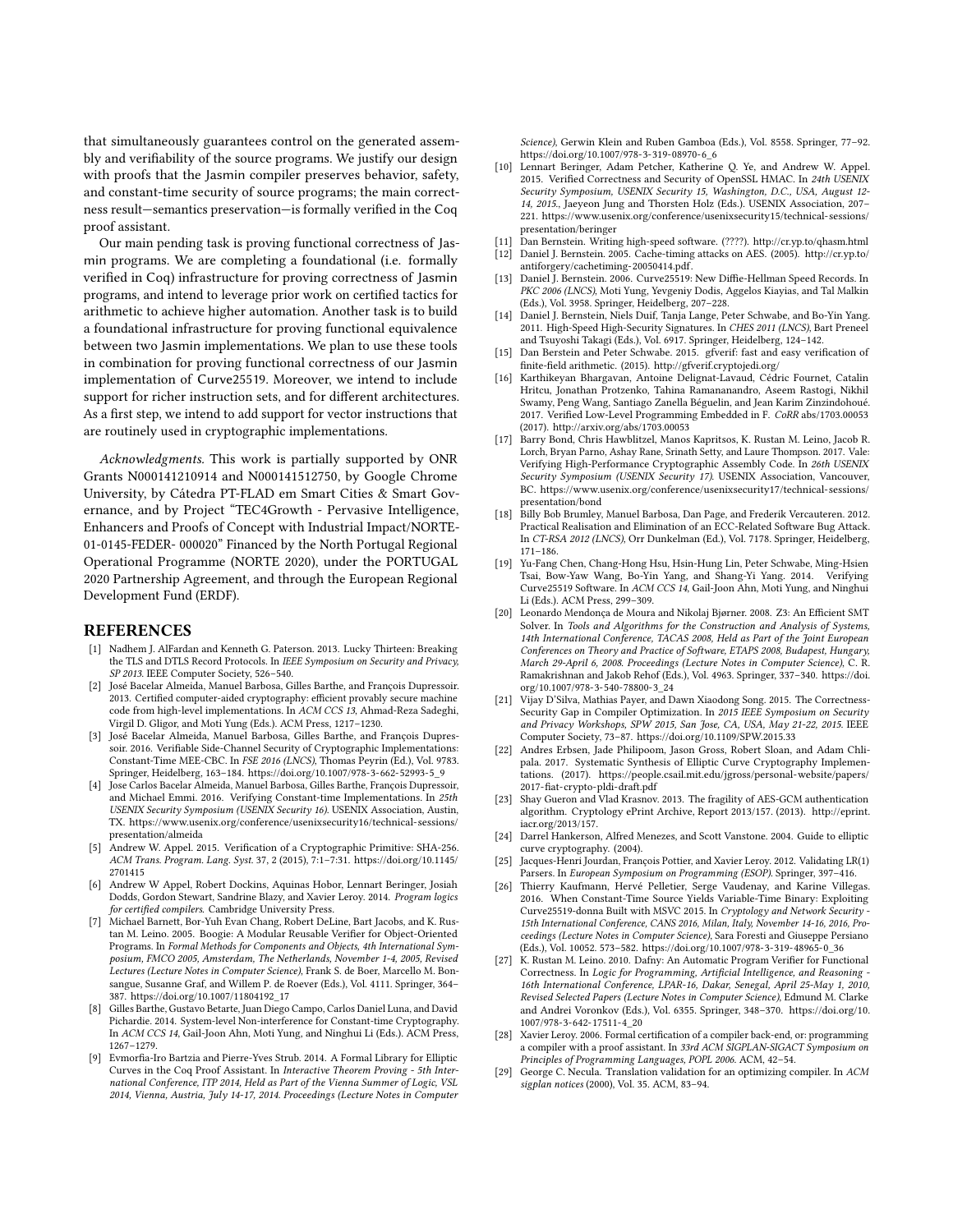- <span id="page-14-0"></span>[30] Aina Niemetz, Mathias Preiner, and Armin Biere. 2014 (published 2015). Boolector 2.0 system description. Journal on Satisfiability, Boolean Modeling and Computation 9 (2014 (published 2015)), 53–58.
- <span id="page-14-5"></span>[31] Adam Petcher and Greg Morrisett. 2015. The Foundational Cryptography Framework. In Principles of Security and Trust - 4th International Conference, POST 2015, Held as Part of the European Joint Conferences on Theory and Practice of Software, ETAPS 2015, London, UK, April 11-18, 2015, Proceedings (Lecture Notes in Computer Science), Riccardo Focardi and Andrew C. Myers (Eds.), Vol. 9036. Springer, 53–72. [https://doi.org/10.1007/978-3-662-46666-7\\_4](https://doi.org/10.1007/978-3-662-46666-7_4)
- <span id="page-14-2"></span>[32] Massimiliano Poletto and Vivek Sarkar. 1999. Linear scan register allocation. 21, 5 (1999), 895–913.
- <span id="page-14-7"></span>[33] Bruno Rodrigues, Fernando Magno Quintão Pereira, and Diego F. Aranha. 2016. Sparse representation of implicit flows with applications to side-channel detection. In Proceedings of the 25th International Conference on Compiler Construction, CC 2016, Barcelona, Spain, March 12-18, 2016, Ayal Zaks and Manuel V. Hermenegildo (Eds.). ACM, 110–120.<https://doi.org/10.1145/2892208.2892230>
- <span id="page-14-6"></span>[34] Katherine Ye, Matthew Green, Naphat Sanguansin, Lennart Beringer, Adam Petcher, and Andrew W. Appel. 2017. Verified correctness and security of mbedTLS HMAC-DRBG. In ACM CCS 2017.
- <span id="page-14-4"></span>[35] Jean Karim Zinzindohoué, Karthikeyan Bhargavan, Jonathan Protzenko, and Benjamin Beurdouche. 2017. HACL\*: A Verified Modern Cryptographic Library. IACR Cryptology ePrint Archive 2017 (2017), 536.<http://eprint.iacr.org/2017/536>
- <span id="page-14-3"></span>[36] Jean Karim Zinzindohoué, Evmorfia-Iro Bartzia, and Karthikeyan Bhargavan. 2016. A Verified Extensible Library of Elliptic Curves. In IEEE 29th Computer Security Foundations Symposium, CSF 2016, Lisbon, Portugal, June 27 - July 1, 2016. IEEE Computer Society, 296–309.<https://doi.org/10.1109/CSF.2016.28>

#### <span id="page-14-1"></span>A JASMIN SYNTAX REFERENCE

This section presents the concrete syntax of Jasmin source programs using BNF notation. Terminals are typeset in capital letters or literally when no confusion should arise, non-terminals are surrounded by angle brackets. Optional parts are written within square brackets. Repeated parts are suffixed by an asterisk <sup>∗</sup> (not to be confused with the terminal asterisk \*).

Some rules (not shown) enable to concisely express common patterns as non-empty sequences of elements (X) separated by commas (⟨tuple1⟩ X), etc.

Types. Jasmin types are boolean, mathematical integers, bitvectors of some predetermined sizes, or arrays of such bit-vectors. The sizes of these arrays are given through arbitrary expression which must reduce to positive integers at compile-time.

|  | $\langle$ ptype $\rangle$ ::= T_BOOL   T INT<br>$\vert$ $\langle$ utype $\rangle$ $\vert$ $\langle$ utype $\rangle$ $\langle$ brackets $\langle$ pexpr $\rangle$ |
|--|------------------------------------------------------------------------------------------------------------------------------------------------------------------|
|  | $\langle$ utype $\rangle$ ::= T U8   T U16   T U32<br>$\vert$ T U64 $\vert$ T U128 $\vert$ T U256                                                                |

Expressions. Jasmin expressions are made of variables, array accesses, literal constants (booleans or mathematical integers), memory accesses, prefix unary operators, infix binary operators, and function and primitive calls.

Operators include usual arithmetic, boolean and bit-wise operations. When relevant, arithmetic operators come with a signed variant (with an 's' suffix), which interpret their arguments as signed integer.

The prefixed type in memory accesses corresponds to the type of the value to fetch; it defaults to  $b_{64}$ . The pointer expression is made of a base (variable) and an offset (expression).

| $\langle pexpr \rangle ::= \langle var \rangle$ | $\langle var \rangle \langle brackets \langle pexpr \rangle \rangle$<br>TRUE   FALSE   INT<br>[\/parens\/ptype})] \/brackets(\/var\) + \/pexpr\))\<br>$\langle$ peop1 $\rangle$ $\langle$ pexpr $\rangle$<br>$\langle pexpr \rangle \langle peq\rangle \langle pexpr \rangle$<br>$\langle parents \langle pexpr \rangle \rangle$<br>$\langle var \rangle$ $\langle parents_tuple \langle pexpr \rangle$<br>$\langle \text{prim} \rangle$ $\langle \text{parents\_tuple} \langle \text{pexpr} \rangle$ |
|-------------------------------------------------|-------------------------------------------------------------------------------------------------------------------------------------------------------------------------------------------------------------------------------------------------------------------------------------------------------------------------------------------------------------------------------------------------------------------------------------------------------------------------------------------------------|
| $\langle$ ident $\rangle$ ::= NID               |                                                                                                                                                                                                                                                                                                                                                                                                                                                                                                       |
|                                                 | $\langle var \rangle ::= \langle ident \rangle$                                                                                                                                                                                                                                                                                                                                                                                                                                                       |
|                                                 | $\langle \text{prim} \rangle ::= # \langle \text{ident} \rangle$                                                                                                                                                                                                                                                                                                                                                                                                                                      |
|                                                 | $\langle$ peop1 $\rangle$ ::= !   -                                                                                                                                                                                                                                                                                                                                                                                                                                                                   |
|                                                 | $\langle \text{peop2} \rangle ::= +   -  $<br>&&   PIPEPIPE<br>&   PIPE   $\land$   <<   >>  <br>>>S<br>==   !=   <   <=   >   >=<br>$\langle -s \rangle$ $\langle -s \rangle$ $\langle -s \rangle$ $\langle -s \rangle$ $\langle -s \rangle$                                                                                                                                                                                                                                                         |

Instructions. A Jasmin instruction is either an array initialization, a parallel assignment (maybe conditional), a function call, a conditional branch, a for loop with explicit direction, or a while loop.

The while loop is slightly non-standard as its body is split in two parts: the first part is executed on every iteration before the condition is evaluated; the second part is executed on every iteration after the condition is evaluated (unless the condition evaluates to false, in which case the execution of the loop terminates). This enables to handle, with a single syntactic construct, usual while loops, do-while loops, and while loops whose conditions are instructions (the first part of the body) rather than simple expressions.

A sequence of instructions surrounded by braces makes a block.

|  | $\langle \text{pinstr} \rangle ::= \text{ARRAYINIT} \langle \text{parents} \langle \text{var} \rangle \rangle$ ;                      |
|--|---------------------------------------------------------------------------------------------------------------------------------------|
|  | \tuple1\\theta>\) \\theta> \texpr\} [IF \\theta> \texpr\} ] ;                                                                         |
|  | \/\/\/var\ \text{\parens_tuple\(pexpr) \till                                                                                          |
|  | IF $\langle pexpr \rangle \langle pblock \rangle$                                                                                     |
|  | IF $\langle pexpr \rangle \langle pblock \rangle$ ELSE $\langle pblock \rangle$                                                       |
|  | FOR $\langle var \rangle = \langle pexpr \rangle \langle TQ \rangle \langle pexpr \rangle \langle pblock \rangle$                     |
|  | FOR $\langle var \rangle = \langle pexpr \rangle$ DOWNTO $\langle pexpr \rangle$ $\langle phlock \rangle$                             |
|  | WHILE $[\langle \text{pblock} \rangle] \langle \text{parents} \langle \text{pexpr} \rangle \rangle$ $[\langle \text{pblock} \rangle]$ |
|  |                                                                                                                                       |

⟨pblock⟩ ::= ⟨braces⟨pinstr⟩ ∗ ⟩

The assignment operators are either raw or compound with a binary (arithmetic or bit-wise) operator.

 $\langle$ peqop $\rangle$  ::= =

| += | -= | \*=  $|\quad >> = \quad |\quad >> \mathsf{S}^\pm \quad \ \ |\quad << =$  $&= | ^{\wedge} = |$  PIPEEQ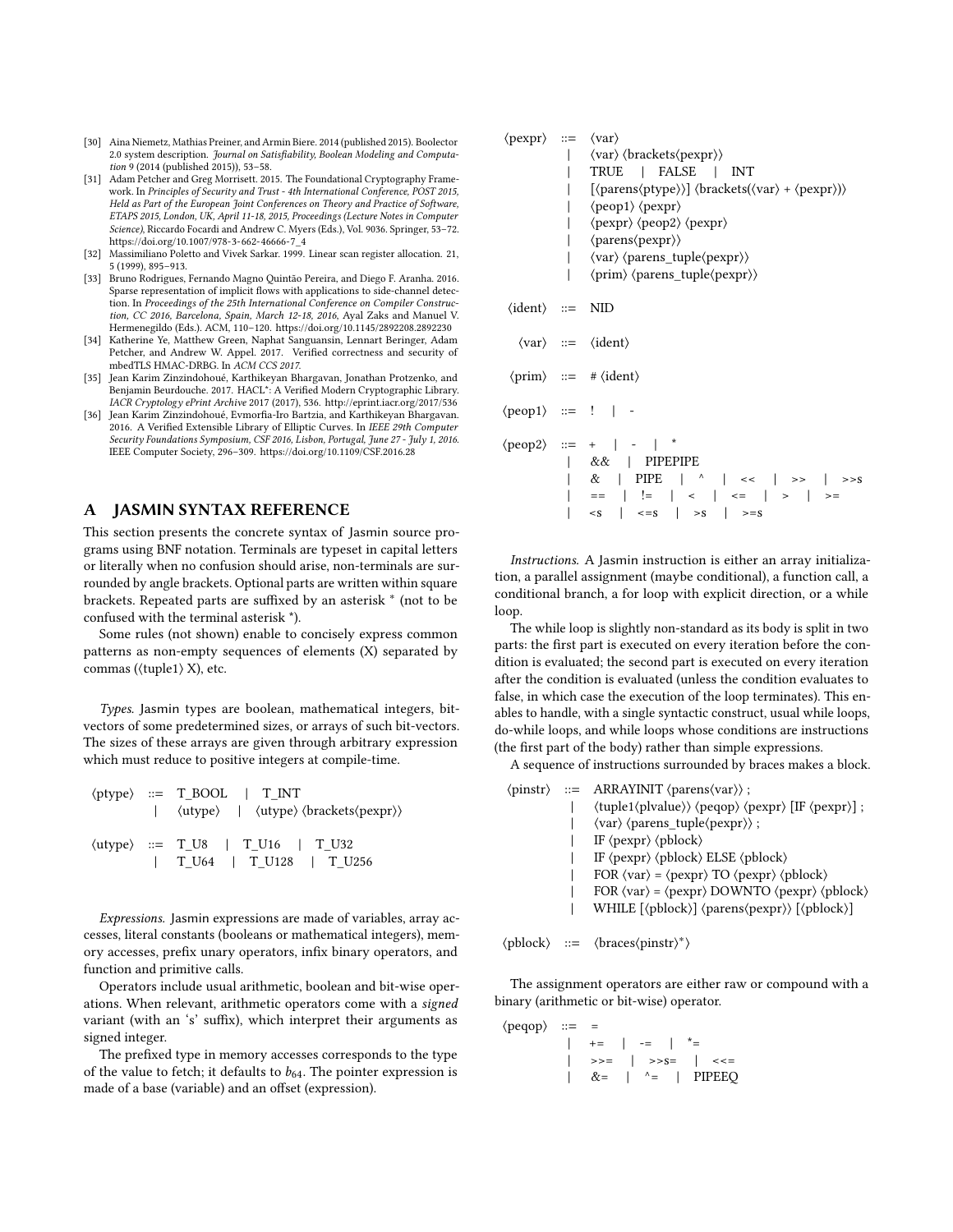Left-values (destinations of assignments) are either an underscore meaning that the value should be ignored (not assigned to anything), a variable, an array cell, or a memory address.

⟨plvalue⟩ ::= UNDERSCORE | ⟨var⟩ | ⟨var⟩ ⟨brackets⟨pexpr⟩⟩

| [⟨parens⟨ptype⟩⟩] ⟨brackets(⟨var⟩ + ⟨pexpr⟩)⟩

{

}

Functions. A function body is, surrounded by braces, a sequence (maybe empty) of declarations of local variables, followed by a sequence (maybe empty) of instructions, followed by an optional return clause. Functions may return several values at once.

|  | $\langle \text{pfunbody} \rangle$ ::= LBRACE ( $\langle \text{pvardecl} \rangle$ ;)* $\langle \text{pinstr} \rangle^*$ [RETURN<br>$\langle \text{tuple}\langle \text{var} \rangle \rangle$ ; RBRACE |  |
|--|-----------------------------------------------------------------------------------------------------------------------------------------------------------------------------------------------------|--|
|  | $\langle$ storage $\rangle ::=$ REG   STACK   INLINE                                                                                                                                                |  |
|  | $\langle$ stor_type $\rangle$ ::= $\langle$ storage $\rangle \langle$ ptype $\rangle$                                                                                                               |  |
|  | $\langle \text{pvardecl} \rangle$ ::= $\langle \text{stor\_type} \rangle \langle \text{var} \rangle$                                                                                                |  |

Global declarations. A Jasmin module is a sequence of global declarations, each of them being the declaration of a function, of a parameter (value known at compile time) or of a global (read-only) variable. <sup>∗</sup> EOF | error

|  | $\langle$ module $\rangle$ ::= $\langle$ top $\rangle$ <sup>*</sup> EOF   error                                                                                                                                                                                                       |
|--|---------------------------------------------------------------------------------------------------------------------------------------------------------------------------------------------------------------------------------------------------------------------------------------|
|  | $\langle \text{top} \rangle ::= \langle \text{pfundef} \rangle$   $\langle \text{pparam} \rangle$   $\langle \text{pglobal} \rangle$                                                                                                                                                  |
|  | $\langle \text{call\_conv} \rangle ::= \text{EXPORT} \mid \text{INLINE}$                                                                                                                                                                                                              |
|  | $\langle$ pfundef $\rangle$ ::= $[\langle$ call conv $\rangle$ FN $\langle$ ident $\rangle$<br>$\langle parents_tuple(\langle stor_type \rangle \langle var \rangle) \rangle$ [-><br>$\langle \text{tuple}\langle \text{stor type} \rangle \rangle$ $\langle \text{pfunbody} \rangle$ |
|  | $\langle$ pparam $\rangle$ ::= PARAM $\langle$ ptype $\rangle$ $\langle$ ident $\rangle$ = $\langle$ pexpr $\rangle$ ;                                                                                                                                                                |
|  | $\langle$ pglobal $\rangle$ ::= $\langle$ ident $\rangle$ = $\langle$ pexpr $\rangle$ ;                                                                                                                                                                                               |

# <span id="page-15-0"></span>B JASMIN X25519-4LIMB IMPLEMENTATION

This section provides more detailed information regarding our optimized X25519-4limb-jasmin implementation in Jasmin. Figures [6](#page-15-1) and [7](#page-16-0) show the complete source code for the iterated\_square and mladder procedures – that exemplify the use of high-level control flow structures in Jasmin – including the respective programmer annotations needed for automatic verification. The remaining procedures consist of simple straight-line code and only require top-level procedure contract annotations. Our full X25519-4limb-jasmin implementation comprises a total of 16 procedures and 798 lines of code. These include 24 lines of programmer annotations split into procedure contracts (13 lines) and loop invariants (11 lines).

#### <span id="page-15-1"></span>Figure 6: Complete iterated\_square procedure from our X25519-4limb-jasmin implementation.

```
fn iterated_square(stack b64[4] xa, stack b64 n) → stack b64[4]
//@ requires n >=s 3 && n <=s 98;
//@ security requires public(n);
    reg b64[8] z; reg b64[4] r; reg b64[5] t;
    reg b64 xa0, xa1, xa2, rax, rdx;
    reg bool cf;
    reg b64 n_r;
    1/(Q \text{ cf} = \text{false};while
    //@ decreases n;
    1/(a) invariant !cf == (n >=s 0);
    //@ invariant n <= s 98;
    {
        xa0 = xa[0]; xa1 = xa[1]; xa2 = xa[2];rax = xa1; rdx, rax = rax * xa0;
       z[1] = \text{max}; z[2] = \text{rdx};rax = xa2; rdx, rax = rax * xa1;
       z[3] = \text{max}; z[4] = \text{rdx};rax = xa[3]; rdx, rax = rax * xa2;
       z[5] = \text{rax}; z[6] = \text{rdx}; z[7] = \text{\#x86}\_\text{MOV}(0);rax = xa[2]; rdx, rax = rax * xa0;
       cf, z[2] += rax; cf, z[3] += rdx + cf; _, z[4] += 0 + cf;
       rax = xa[3]; rdx, rax = rax * xa1;
       cf, z[4] += rax; cf, z[5] += rdx + cf; _, z[6] += 0 + cf;
       \text{rax} = \text{xa[3]}; \text{rdx}, \text{rax} = \text{rax} * \text{xa0};cf, z[3] += rax;<br>cf, z[4] += rdx + cf; cf, z[5] += 0 + cf; cf, z[6] += 0 + cf; _, z[7] += 0 + cf;
       cf, z[1] += z[1];cf, z[2] += z[2] + cf; cf, z[3] += z[3] + cf; cf, z[4] += z[4] + cf;
        cf, z[5] += z[5] + cf; cf, z[6] += z[6] + cf; cf, z[7] += z[7] + cf;
        \text{rax} = \text{xa0}; \text{rdx}, \text{rax} = \text{rax} * \text{xa0};z[0] = rax; t[0] = rdx;
        \text{rax} = \text{xa1}; \text{rdx}, \text{rax} = \text{rax} * \text{xa1};t[1] = rax; t[2] = rdx;
        \text{rax} = \text{xa}[2]; \text{rdx}, \text{rax} = \text{rax} * \text{xa}[2];t[3] = rax; t[4] = rdx;cf, z[1] += t[0];
       cf, z[2] += t[1] + cf; cf, z[3] += t[2] + cf; cf, z[4] += t[3] + cf;
        cf, z[5] += t[4] + cf; cf, z[6] += 0 + cf; _, z[7] += 0 + cf;
        rax = xa[3]; rdx, rax = rax * xa[3];
        cf, z[6] += rax; _, z[7] += rdx + cf;
        r = reduce(z);xa = r;
       n r = n;
       cf, n_r -= 1;
       n = n_r;
   \} (! cf)
   return xa;
```